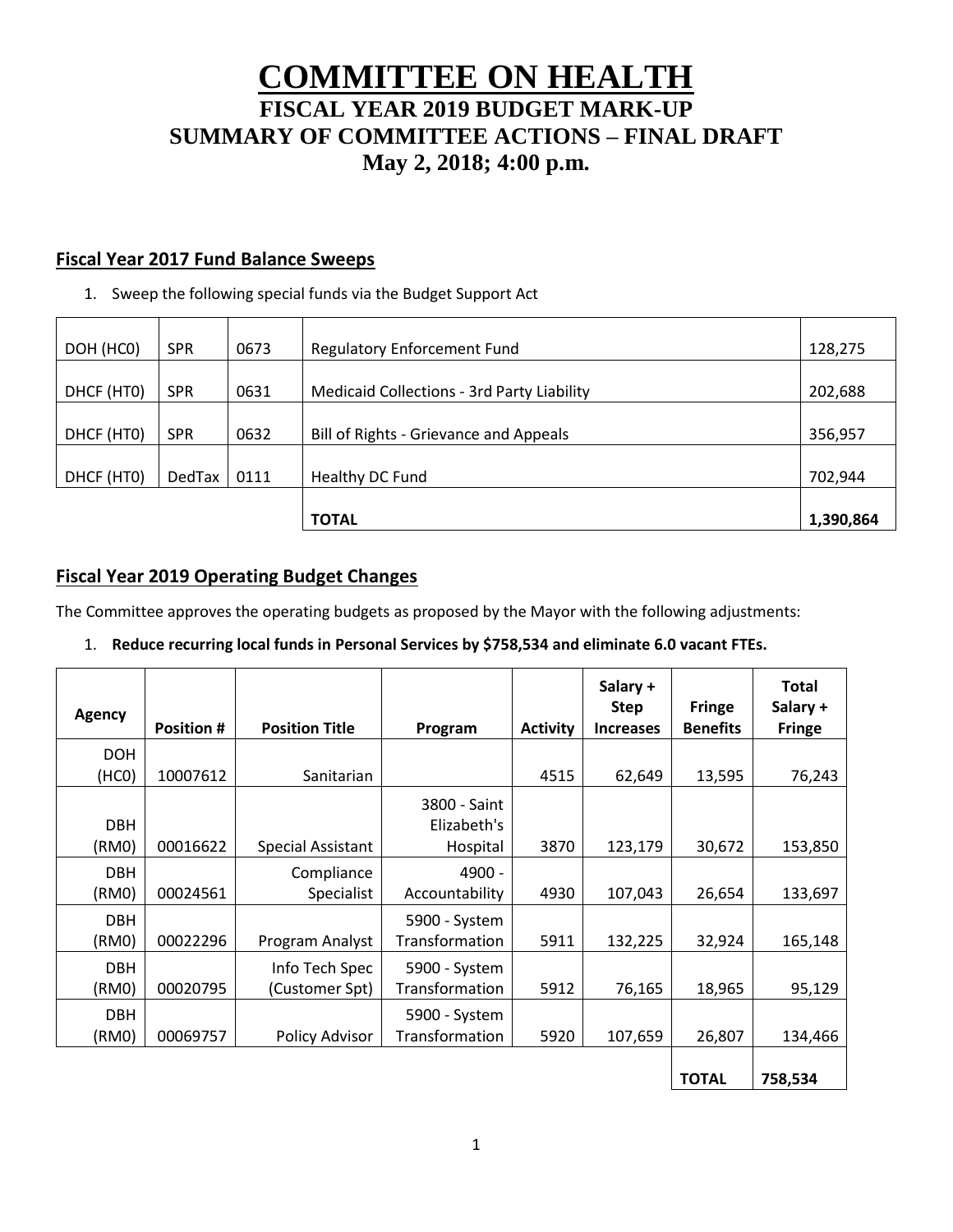#### **2. Shift \$579,893.40 in recurring local funds internally within the Department of Health Care Finance as follows:**

- a. Add \$579,893.40 in recurring local funds to support 3.0 new Program Analyst FTEs within Program 3000, Activity 3004. These FTEs shall provide program integrity and auditing services to reduce the potential for fraud within the D.C. Health Care Alliance Program, which will help implement a new Budget Support Act subtitle.
- b. Reduce \$35,594.56 in recurring local funding and \$28,922.84 in recurring Medicaid funding for 4.0 student intern positions in Program 1000 as follows:
	- 1) #880078 Reduce funding by \$8,898.64 in Local and \$7,230.71 in Medicaid.
	- 2) #880079 Reduce funding by \$8,898.64 in Local and \$7,230.71 in Medicaid.
	- 3) #880080 Reduce funding by \$8,898.64 in Local and \$7,230.71 in Medicaid.
	- 4) #880081 Reduce funding by \$8,898.64 in Local and \$7,230.71 in Medicaid.
- c. Reduce \$387,916.97 in recurring local funds from unallocated salaries in the DCAS Administration Program by reduce the steps the positions are budgeted in the Budget Formulation Application (BFA), i.e., reducing a position budgeted at a Step 10 to a Step 5.
- d. Reduce \$156,381.86 from recurring nonpersonal services in the Agency Management Program that was increased for the operating impact of capital.
- 3. Increase the Dedicated Tax budget of the Department of Healthcare Finance by \$3,393,890 million on a nonrecurring basis to reflect the addition of funding to pay for costs consistent with the statutory intent of each of two dedicated tax special funds including, but not limited to, the cost of Universal Paid Leave, quality of care incentive payments, bariatric add-ons, and behaviorally complex add-ons.

|            |        |      |                                          | FY 2019   |
|------------|--------|------|------------------------------------------|-----------|
|            |        |      |                                          |           |
| DHCF (HTO) | DedTax | 0110 | Nursing Facility Quality of Care Fund    | 3,389,694 |
|            |        |      |                                          |           |
| DHCF (HTO) | DedTax | 0112 | Stevie Sellow's Quality Improvement Fund | 4,196     |
|            |        |      |                                          |           |
|            |        |      | <b>TOTAL</b>                             | 3,393,890 |

- 4. Increase the Dedicated Tax budget of the Department of Health Care Finance (Inpatient: \$8,501,420; Outpatient: \$7,657,987) to reflect the continuation of the Hospital Provider Tax in the Budget Support Act. Increase the Federal Medicaid budget of the Department of Health Care Finance to reflect the federal match for the continuation of the Hospital Provider Tax in the Budget Support Act.
- 5. Increase the salary lapse savings at the Department of Behavioral Health by \$500,000 in Fiscal Year 2019.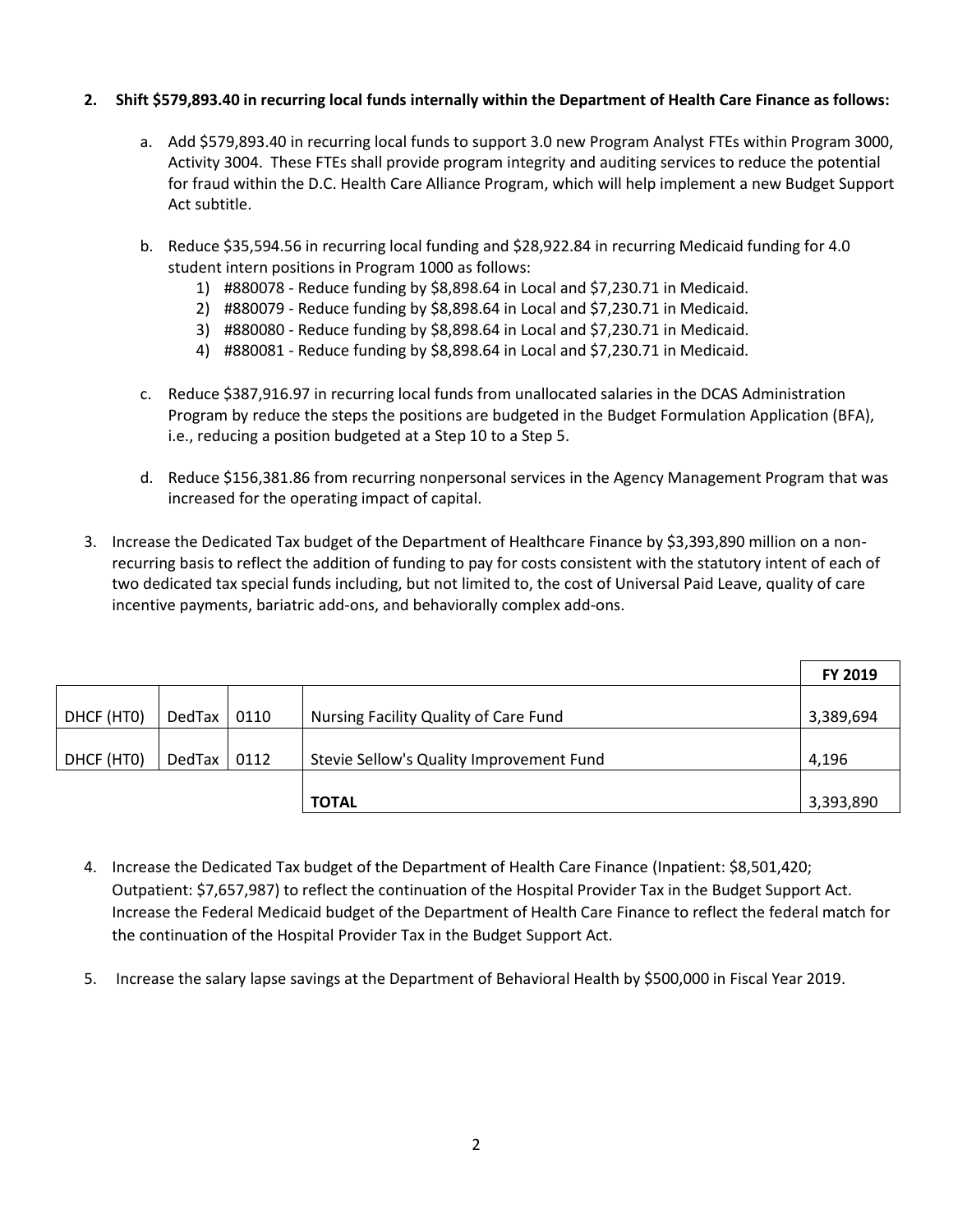# 6. Fund the following transfers of operating funding:

| Com.              | Agency          | FY 2019   | FY 2020 | FY 2021   | FY 2022   | FY 2019-2022 | <b>Description</b>                                             |
|-------------------|-----------------|-----------|---------|-----------|-----------|--------------|----------------------------------------------------------------|
|                   | Reduction to    |           |         |           |           |              | Fiscal impact of Bill 22-202, the "East End Grocery and Retail |
| F&R               | Local Revenue   | 447,000   | 847,000 | 996,000   | 1,201,000 |              | 3,491,000 Incentive Tax Abatement Act of 2017"                 |
|                   |                 |           |         |           |           |              | To fund the alleged cost of the full implementation of the     |
|                   | Dept. of        |           |         |           |           |              | Public Use of Public Buildings legislation, which will be      |
|                   | General         |           |         |           |           |              | included in the Budget Support Act at the Committee of the     |
| T&E               | Services        | 136,000   | 136,000 | 136,000   | 136,000   | 544,000      | Whole                                                          |
|                   |                 |           |         |           |           |              | For the purchase of opioid antagonist rescue kits pursuant     |
|                   |                 |           |         |           |           |              | section XX10 of the Opioid Abuse Treatment Act in the          |
| н                 | Dept. of Health | 50,000    |         |           |           |              | 50,000 Budget Support Act                                      |
|                   |                 |           |         |           |           |              |                                                                |
| н                 | Dept. of Health | 100,000   |         |           |           |              | 100,000 Produce Rx Program                                     |
|                   | Office on       |           |         |           |           |              |                                                                |
| H&NR Aging        |                 | 25,000    |         |           |           |              | 25,000 Club Memory Program                                     |
|                   |                 |           |         |           |           |              | For a competitive grant to develop a pilot program focused     |
|                   |                 |           |         |           |           |              | on strengthening faith-based organizations' ability to deliver |
|                   |                 |           |         |           |           |              | health screening, assessments, and care through                |
|                   |                 |           |         |           |           |              | technologies such as telehealth. This intervention shall       |
|                   |                 |           |         |           |           |              | reduce low acuity non-emergency room visits, reduce            |
|                   |                 |           |         |           |           |              | avoidable hospitalizations, and reduce avoidable hospital      |
|                   | Dept. of Health |           |         |           |           |              | readmission for persons who live on the East End of the        |
| н                 | Care Finance    | 75,000    |         |           |           |              | 75,000 District.                                               |
|                   |                 |           |         |           |           |              | For a competitive contract or grant to fund a resource         |
|                   |                 |           |         |           |           |              | coordinator in a community provider to connect teen girls to   |
|                   |                 |           |         |           |           |              | critical mental health and academic support services outside   |
| H                 | Dept. of Health | 40,000    |         |           |           |              | 40,000 of the school environment                               |
|                   | Dept. of        |           |         |           |           |              |                                                                |
|                   | General         |           |         |           |           |              | To connect the Kingman Park/Rosedale Community Garden          |
| T&E               | Services        | 60,000    |         |           |           |              | 60,000 to a dedicated water source                             |
|                   |                 |           |         |           |           |              | For the Fort Davis Community Recreation Center for new gym     |
|                   | Dept. of Parks  |           |         |           |           |              | exercise equipment, fitness instruction, and four flat-screen  |
| T&E               | & Rec           | 150,000   |         |           |           |              | 150,000 65-inch televisions                                    |
|                   | Dept. of Parks  |           |         |           |           |              | For the Deanwood Recreation Center to upgrade furniture,       |
| T&E               | & Rec           | 150,000   |         |           |           |              | 150,000   fixtures, and equipment                              |
|                   |                 |           |         |           |           |              | To issue two competitive grants of \$50,000 each to fund one-  |
|                   |                 |           |         |           |           |              | time capital and equipment expenses associated with            |
|                   |                 |           |         |           |           |              | enhanced oncological services for health care facilities in    |
|                   |                 |           |         |           |           |              | Ward 7 and 8. Grants shall be awarded to health care entities  |
|                   |                 |           |         |           |           |              | with a demonstrated expertise and staffing capacity in         |
|                   |                 |           |         |           |           |              | medical oncology, particularly prostate and gynecologic        |
|                   | Dept of Health  |           |         |           |           |              | cancers and that propose to focus on screening, treatment      |
| Н                 | Care Finance    | 100,000   |         |           |           |              | 100,000 planning, and care coordination.                       |
|                   |                 |           |         |           |           |              | For a competitive grant to fund a community provider that      |
|                   | Dept of Health  |           |         |           |           |              | provides free medical services to teen parents through a       |
| н                 | Care Finance    | 30,000    |         |           |           |              | 30,000 program at a high school located in Ward 7 or 8         |
|                   | Dept. of Small  |           |         |           |           |              | To fund a cultural arts district and small business            |
|                   | & Local Bus.    |           |         |           |           |              | expansion/attraction feasibility and implementation study      |
| B&ED              | Dev.            | 60,000    |         |           |           |              | 60,000 for mid and low density retail corridors of Deanwood    |
|                   | Convention      |           |         |           |           |              |                                                                |
|                   | Center          |           |         |           |           |              | For EventsDC to support the annual Title IX Conference and     |
| F&R               | Transfer (EZ0)  | 50,000    |         |           |           |              | 50,000 Classic event                                           |
| <b>TOTAL USES</b> |                 | 1,473,000 | 983,000 | 1,132,000 | 1,337,000 | 4,925,000    |                                                                |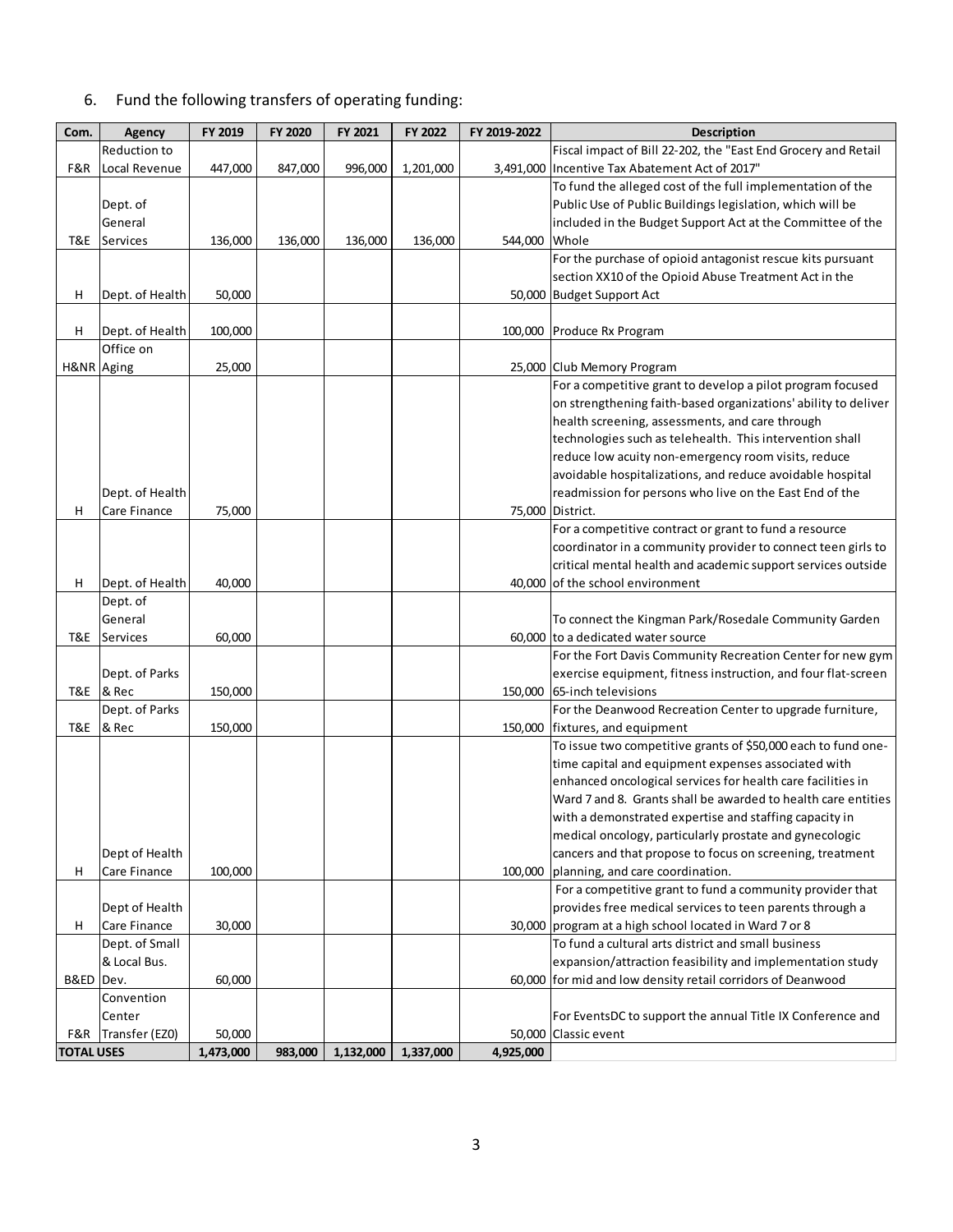- 7. Accept the changes recommended in the Mayor's *errata* letter that are not inconsistent with the recommendations in the Committee report, in consultation if the Council Budget Office.
- 8. Accept all transfers-in of operating funding from other Council committees and require Committee on Health staff to include these transfers in the final budget report and corresponding tables.

## **Fund Balance Use Changes**

1. Reflect the following changes to Dedicated Tax fund balance use in the budget and financial plan:

|            |               |      |                                          | <b>FY 2018</b> | FY 2019   |
|------------|---------------|------|------------------------------------------|----------------|-----------|
|            |               |      |                                          |                |           |
| DHCF (HTO) | <b>DedTax</b> | 0111 | Healthy DC Fund                          | (702,944)      |           |
|            |               |      |                                          |                |           |
| DHCF (HTO) | <b>DedTax</b> | 0110 | Nursing Facility Quality of Care Fund    |                | 3,389,694 |
|            |               |      |                                          |                |           |
| DHCF (HTO) | <b>DedTax</b> | 0112 | Stevie Sellow's Quality Improvement Fund |                | 4,196     |
|            |               |      |                                          |                |           |
|            |               |      | <b>TOTAL</b>                             | (702, 944)     | 3,393,890 |

2. Reflect the following increases to Local fund balance use in the budget and financial plan.

|                    | FY 2019 | <b>FY 2020</b> | <b>FY 2021</b> | <b>FY 2022</b> |
|--------------------|---------|----------------|----------------|----------------|
| Local Fund Balance |         |                |                |                |
| <b>Use</b>         | 214,466 | 224.466        | 373.466        | 578,466        |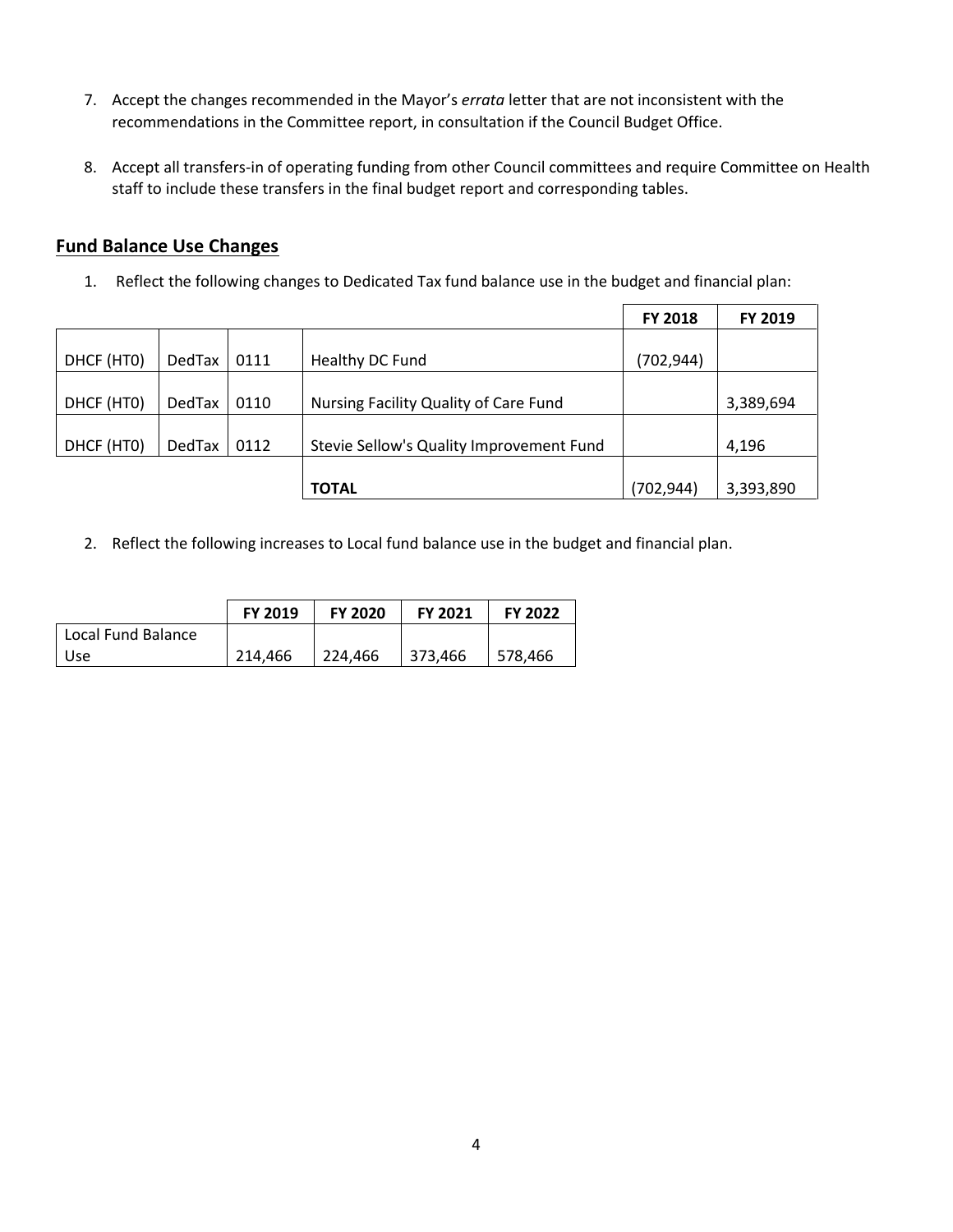# **Fiscal Year 2019-2024 Capital Budget Changes**

The Committee approves the capital budgets as proposed by the Mayor with the following adjustments:

- 1. The \$51 million in capital funding for the Saint Elizabeths Medical Center (HT0 UMV01) shall be advanced from Fiscal Year 2024 to Fiscal Year 2023, pending confirmation from the Council Budget Office that additional certified revenue is sufficient to ensure that this project is within the District's 12% debt cap in FY 2023.
- 2. Accept the changes recommended in the Mayor's *errata* letter that are not inconsistent with the recommendations in the Committee report, in consultation if the Council Budget Office.
- 3. Accept all transfers-in of capital funding from other Council committees and require Committee on Health staff to include these transfers in the final committee budget report and corresponding tables.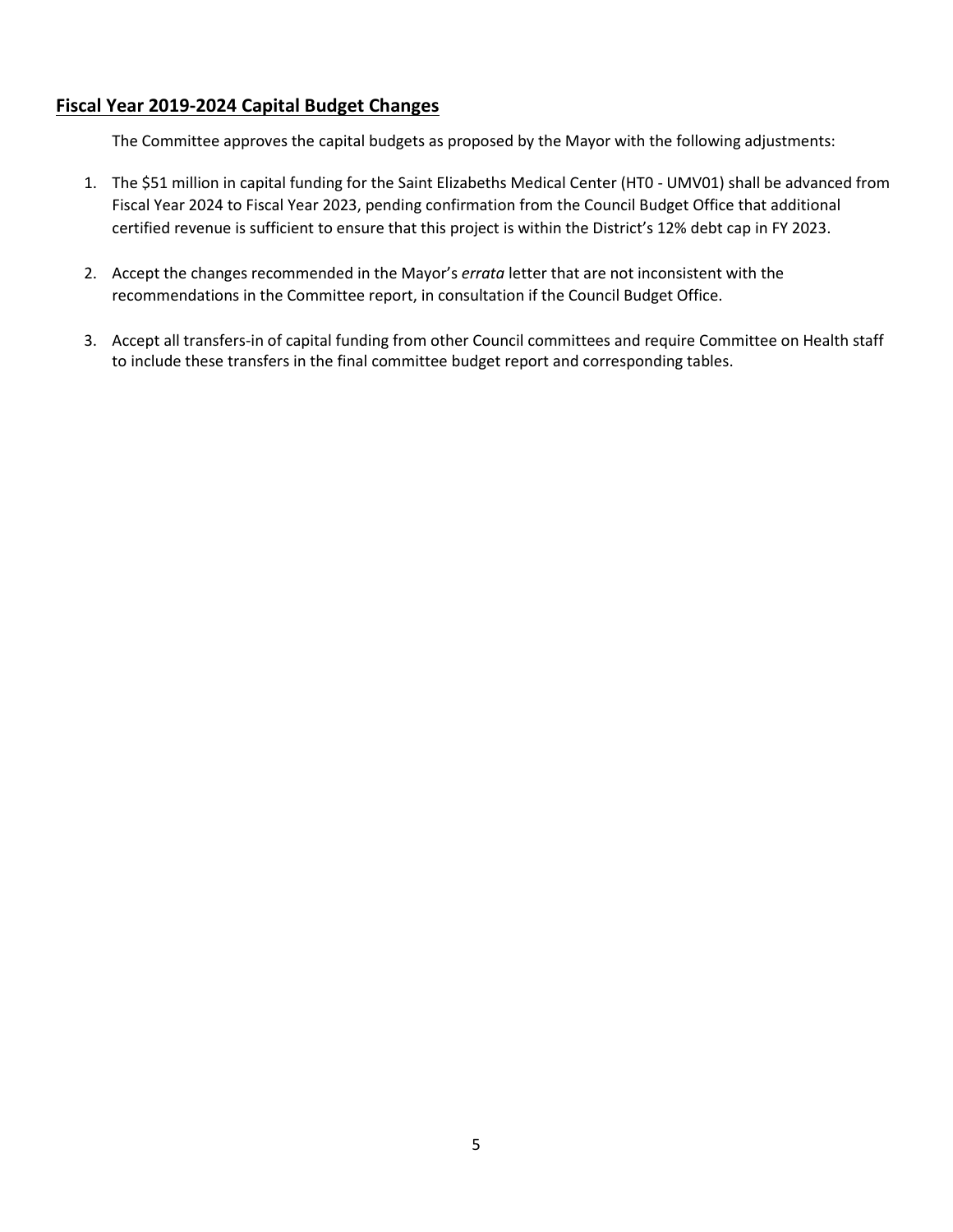# **Fiscal Year 2019 Budget Support Act Changes**

- 1. Budget Support Act Subtitles proposed by the Mayor:
	- **Subtitle V(A) – Individual Health Insurance Requirement Act of 2018** The Committee recommends approving this subtitle as introduced by the Mayor, with an amendment to provide an exemption for persons who do not utilize traditional health care services due to religious principles, and technical amendments from the Office of the General Counsel
	- **Subtitle VII(B) – Subject to Appropriations Repeals Amendment Act of 2018**  The Committee repeals the subject to appropriations clauses of additional legislation that has been funded through the Fiscal Year 2019 budget.
	- **Subtitle IX(A) – Designated Fund Transfer Act of 2018 –** The Committee sweeps additional Fiscal Year 2017 certified fund balances.

2. New Budget Support Act Subtitles proposed by the Committee:

- **Subtitle V(X) – Opioid Abuse Treatment Act of 2018**  Outlines a variety of strategies for combatting opioid abuse in the District of Columbia.
- **Subtitle V(X) – Medicaid Hospital Outpatient Supplemental Payment Amendment Act of 2018** Continues the hospital provider tax for outpatient services in Fiscal Year 2019.
- **Subtitle V(X) – Medicaid Hospital Inpatient Rate Supplement Amendment Act of 2018** Continues the hospital provider tax for inpatient services in Fiscal Year 2019.
- **Subtitle V(X) – Public School Nurse Hiring Act of 2018 –** Requires that the additional \$4.4 million allocated to support the School Health Services Program be used only to hire Registered Nurses or a Licensed Practical Nurses consistent with Law 22-61 (Bill 22-27), the "Public School Health Services Amendment Act of 2017".
- **Subtitle V(X) – D.C Healthcare Alliance Reform Budget Neutrality Act of 2018**  Ensures that reforms of the D.C. Healthcare Alliance Program that were approved by the Council are fully funded by delaying the applicability of the extension of six months to one year until October 1, 2019 and ensuring that the Director of the Department of Healthcare Finance utilizes his ability to negotiate actuarially sound rates for Medicaid and the Alliance that are supported within the District's Fiscal Year 2019 approved budget and financial plan.
- **Subtitle V(X) – Department of Health Care Finance Grant-Making Amendment Act of 2018 -** Requires the Department of Health Care Finance to administer four competitive grants.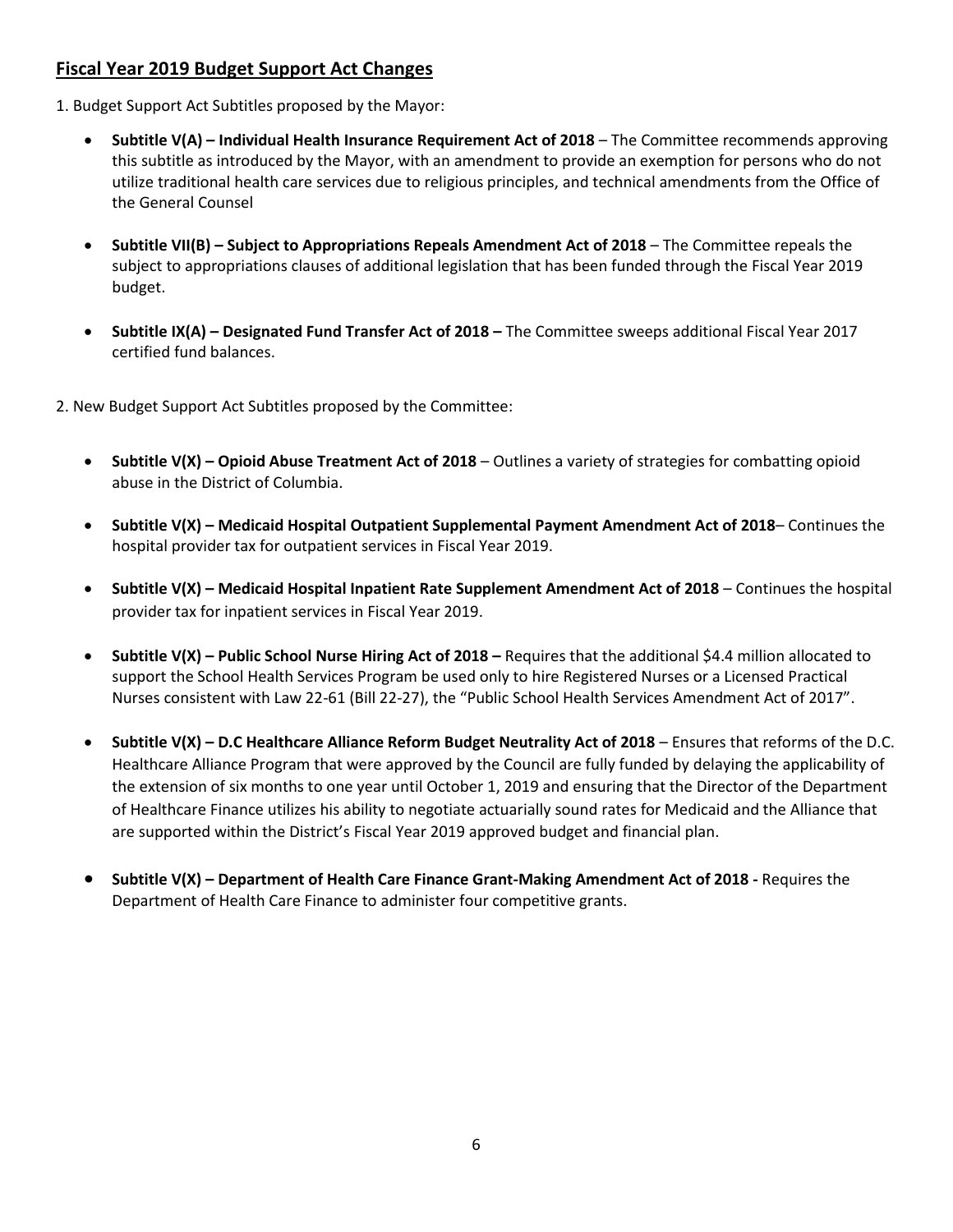# **Fiscal Year 2019 Committee Policy Recommendations**

## **1. Department of Behavioral Health (RM0)**

- Provide a monthly update to the Committee on the status of vacant positions at the DBH.
- Provide a monthly report to the Committee on the implementation of the School Mental Health Plan, which includes detailed milestones and information about the schools and the number of children to be served.
- By November 1, 2018 provide a report to the Committee analyzing the cause for utilization drops in Child mental health services, adult mental health services, and substance use disorder services.
	- o The report should specifically address what factors have led to the underutilization of these behavioral health services and how the Department plans to increase utilization.
	- o The Department of Behavioral Health's report should specifically explain the increase of 29.76% in crisis services, the 96.04% decrease in adults receiving jail diversion services, and the 6-year low substance use disorder services enrollment.
- By October 1, 2018, provide a briefing for the public and Council on the features of the Pre-Arrest Diversion Pilot Program.
- By October 1, 2018, submit a proposed structure to the Committee on Health that ensures the public can meaningfully participate be informed in the direction of the pilot program
- Provide quarterly updates on the progress towards developing the pre-arrest diversion pilot program to the Committee on Health.
- Beginning July 1, monthly updat.es on progress towards the identification of community-based providers participating in the School Mental Health expansion.
- Beginning July 1, monthly updates on progress on completing an RFA to select community-based providers to participate in the School Mental Health expansion.
- Beginning July 1, monthly updates on progress and plans to engage with parents, teachers, students, and school leaders in regard to the expansion of school behavioral health services in the upcoming school year
- Beginning July 1, a monthly report identifying any federal contracts in danger of lapsing which shall include an update on progress selecting grantees, selecting evaluators, paying grantees, plans for subsequent grant years where applicable, and whether the grant has an accepted budget and project plan. The report should include the name and resume of the grant manager.

# **2. Department of Health (HC0)**

- Provide a monthly update to the Committee on Health about the progress in hiring school nurses with the \$4.4 million enhancement.
- Assume a leading role in among the three public state health agencies (DOH, DHCF, and the DBH) in the planning and creation of a framework for a true citywide, integrated health care system in the District of Columbia, including the construction of a new East End Medical Center on the St. Elizabeth's campus, a 24/7 urgent care center, and an ambulatory care clinic to serve as anchors.
- Expeditiously advance Certificate of Need applications for urgent care centers and ambulatory care clinics in Wards 7 and 8 that will agree to partner with the new hospital operator.
- By October 1, 2018, provide a report on current efforts to expand access to prenatal care in Wards 5, 7, and 8.
- Provide updates on number of physicians registered to provide services under the Death with Dignity Act of 2015.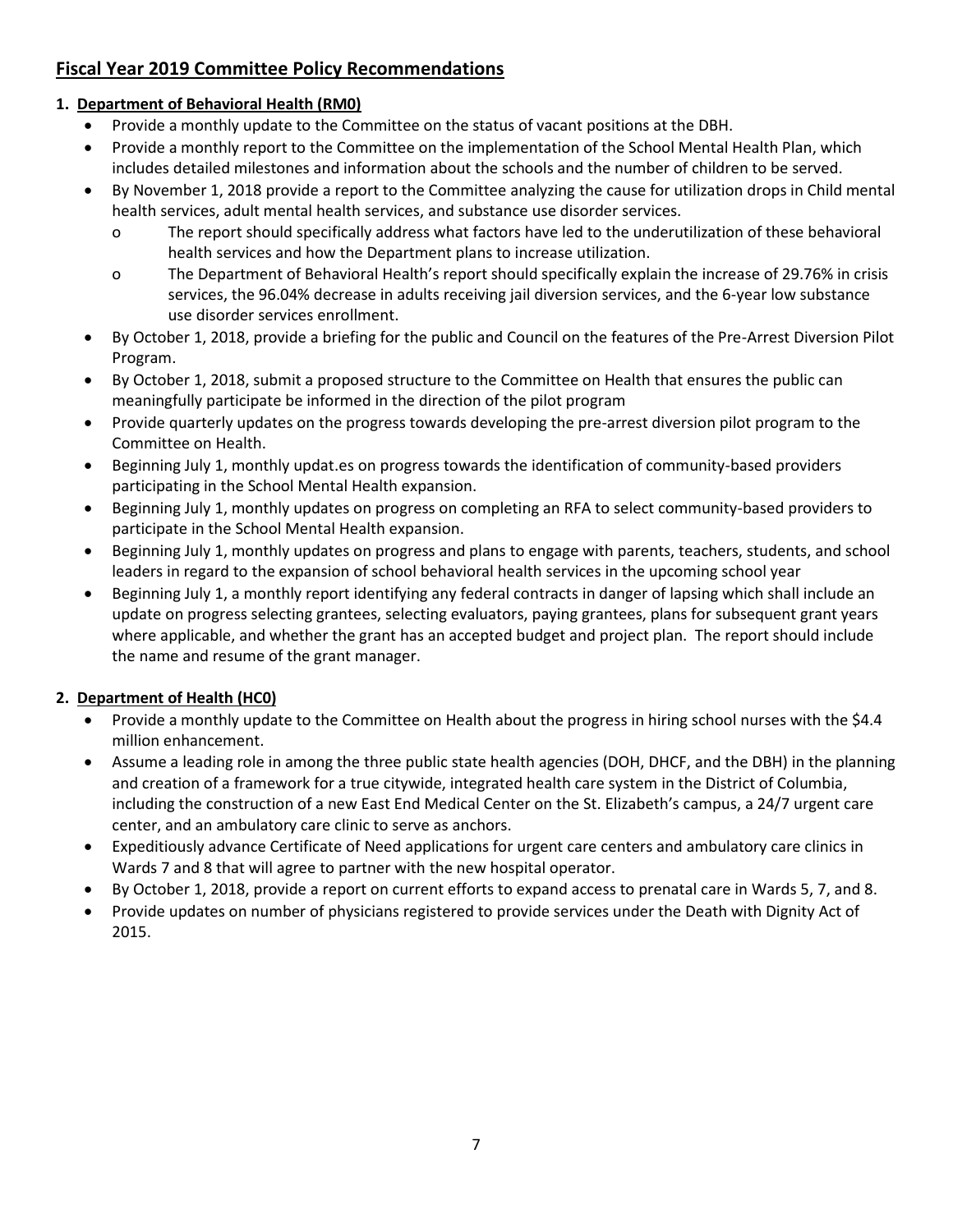#### **3. Department of Health Care Finance (HT0)**

- Provide a monthly update to the Committee on Health about the number of enrollees in the Alliance Program, and the average per member utilization costs.
- Select a permanent operator for the new hospital as soon as possible. This originally was supposed to occur in December 2017, but has been delayed. Selecting a permanent operator is imperative because the new operator must partner with the District on the planning and design of the new hospital.
- Move expeditiously to construct a new hospital on the St. Elizabeths campus with the goal of completing construction by December 31, 2021.
- Reduce the unacceptably long lines at DHS service centers by quickly advancing the DCAS transition.
- Work to negotiate a Project Labor Agreement for the construction of the new hospital.

#### **4. Office of the Deputy Mayor for Health and Human Services (HG0)**

• Monitor consent decree exit criteria to ensure the District is meeting deadlines.

# **5. Not-for-Profit Hospital Corporation (HW0)**

- Mazars USA LLP As part of a top-to-bottom review of services at the hospital:
	- $\circ$  Provide an estimate of the remaining costs for capital expenditures that the hospital will require during its lifetime.
	- o Examine the feasibility of restoring obstetrical care services to United Medical Center, and report to the Committee on your findings.
- Not-for-Profit Hospital Corporation Board of Directors Make every effort to expeditiously retrieve and preserve all available tape recordings of board meetings from the contracted entity that is retaining them for only six months, and immediately transition to a new method of recording meetings.

#### **6. D.C. Health Benefit Exchange Authority (HI0)**

• Continue to monitor the stability of District health insurance markets and explore opportunities to make health insurance more affordable through local re-insurance and other affordability options.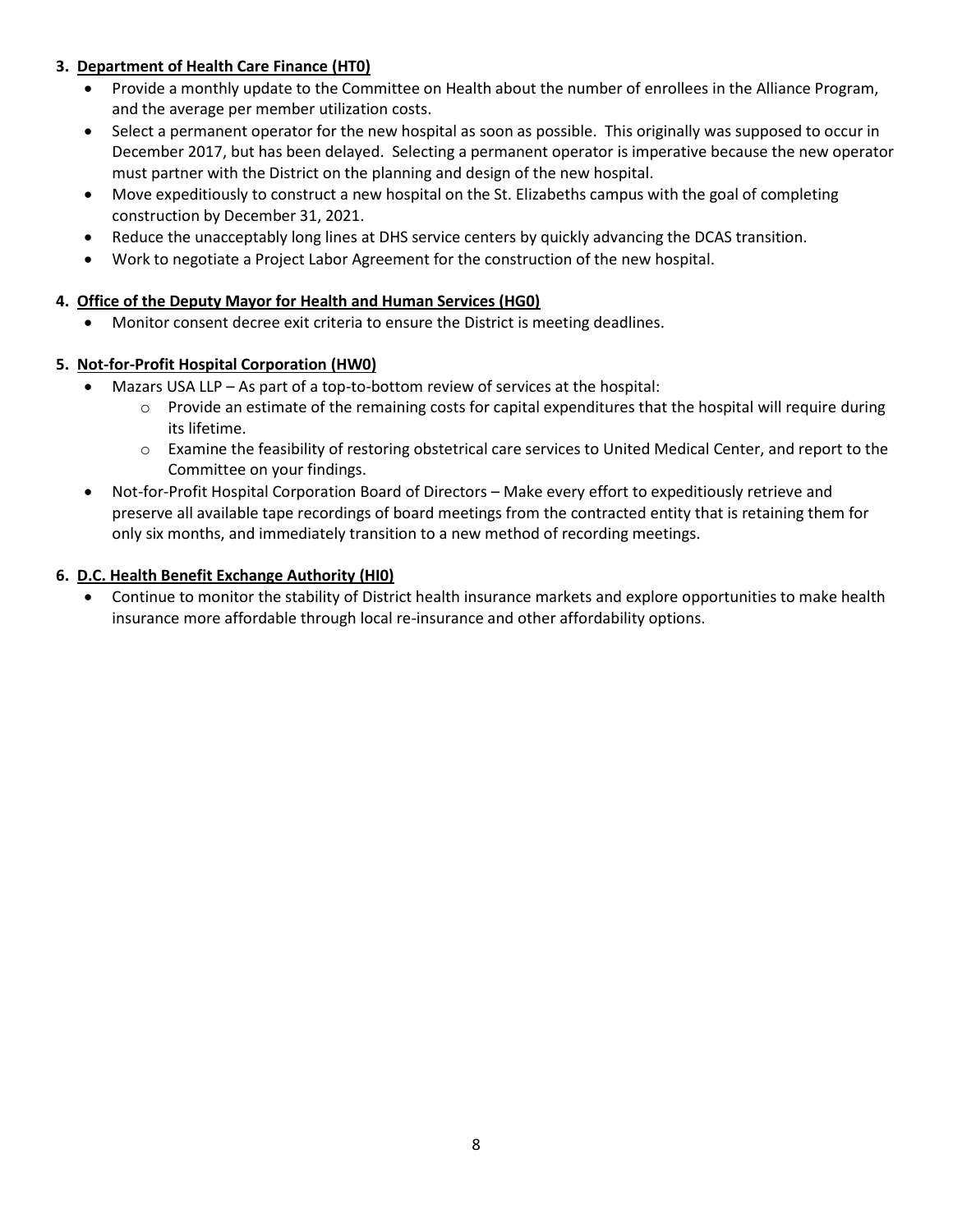# **Fiscal Year 2019 Budget Support Act Subtitles**

#### **TITLE V. HEALTH AND HUMAN SERVICES**

#### **SUBTITLE A. INDIVIDUAL HEALTH INSURANCE REQUIREMENT.**

Sec. 5001. Short title.

This subtitle may be cited as the "Health Insurance Requirement Amendment Act of 2018".

Sec. 5002. Title 47 of the District of Columbia Official Code is amended as follows:

(a) The table of contents is amended by adding a new chapter designation to read as follows:

"50. Individual Taxpayer Health Insurance Responsibility Requirement".

(b) A new Chapter 50 is added to read as follows:

"CHAPTER 50. INDIVIDUAL TAXPAYER HEALTH INSURANCE RESPONSIBILITY REQUIREMENT. "Sec.

"47-5001. Definitions.

"47-5002. Requirement to maintain minimum essential coverage; exemptions.

"47-5003. District shared responsibility payments.

"47-5004. Exemptions from the minimum essential coverage and District shared responsibility payment requirements.

"47-5005. Reporting of health insurance coverage.

"47-5006. Annual notification.

"47-5007. Individual Insurance Market Affordability and Stability Fund.

"47-5008. Liability.

"47-5009. Rules.

"§ 47-5001. Definitions.

"For the purposes of this chapter, the term:

"(1) "Applicable entity" means: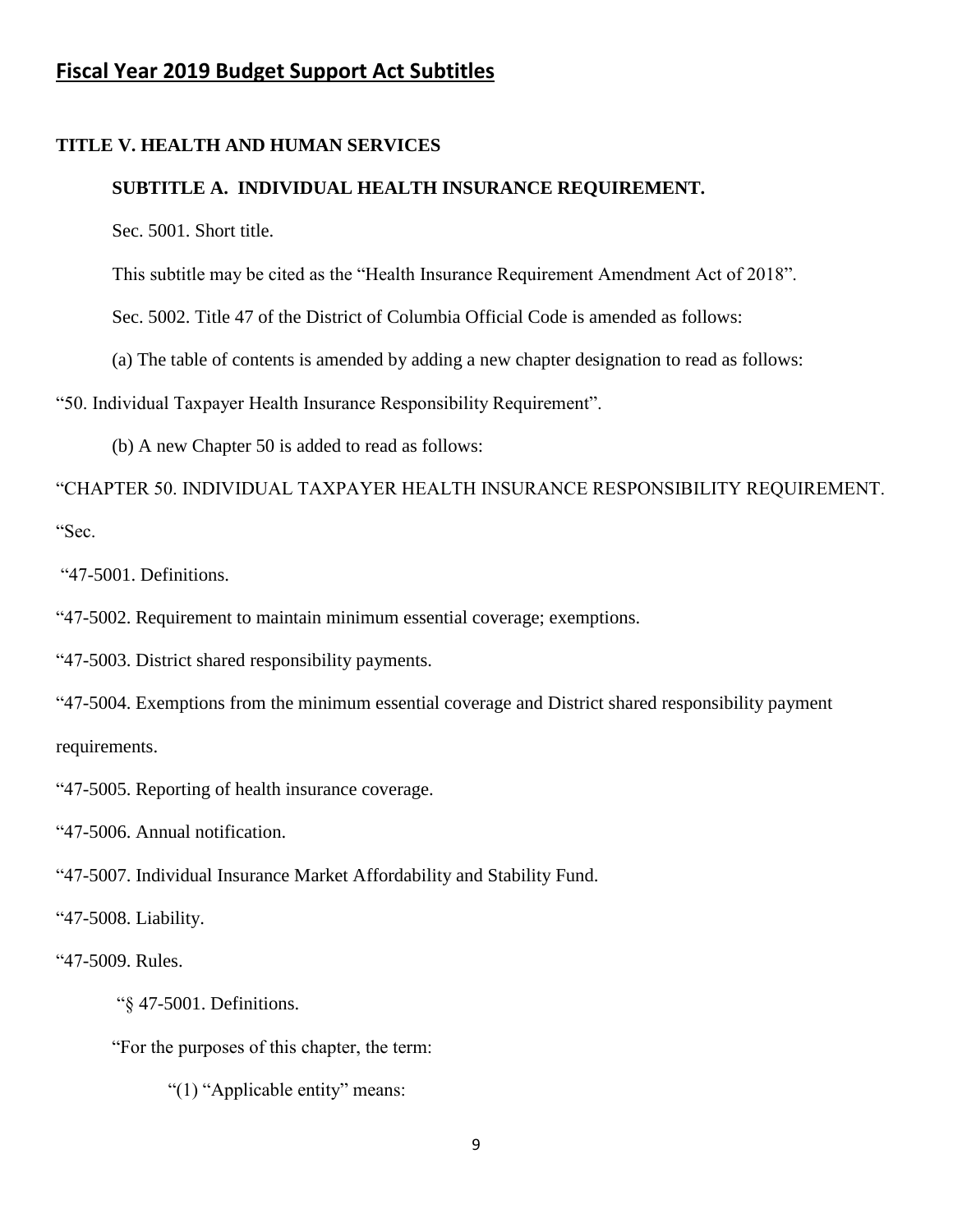"(A) An employer or other sponsor of an employment-based health plan;

"(B) The Department of Health Care Finance; or

"(C) An insurance carrier licensed or otherwise authorized to offer minimum essential coverage.

"(2) "Applicable individual" shall have the same meaning as provided in section 5000A of the Internal Revenue Code of 1986, as the section and its implementing regulations were in effect on December 15, 2017; provided, that:

"(A) An individual enrolled in the DC HealthCare Alliance program shall not be considered an applicable individual with respect to any month during which the individual was enrolled in the DC HealthCare Alliance program;

"(B) An individual shall not be considered an applicable individual with respect to any month during which the individual was a bona fide resident of a jurisdiction other than the District; and

"(C) An individual shall not be considered an applicable individual if the individual is a member of a religious sect or division that is recognized by the United States Social Security Administration as conscientiously opposed to accepting any insurance benefits, including Social Security and Medicare.

"(D) An individual shall not be considered an applicable individual if the individual files a sworn affidavit with his or her District tax return attesting to a lack of minimum essential coverage on the basis of sincerely held religious beliefs during the 12 months of the taxable year for which the return was filed. Any individual claiming exemption under this subsection who receives medical health care during the taxable year for which the return is filed shall be liable for full payment for such care and subject to the shared responsibility payment requirements of § 37-5004.

"(3) "Authority" means the District of Columbia Health Benefit Exchange Authority, established by section 5 of the Health Benefit Exchange Authority Establishment Act of 2011, effective March 2, 2012 (D.C. Law 19-94; D.C. Official Code § 31–3171.04).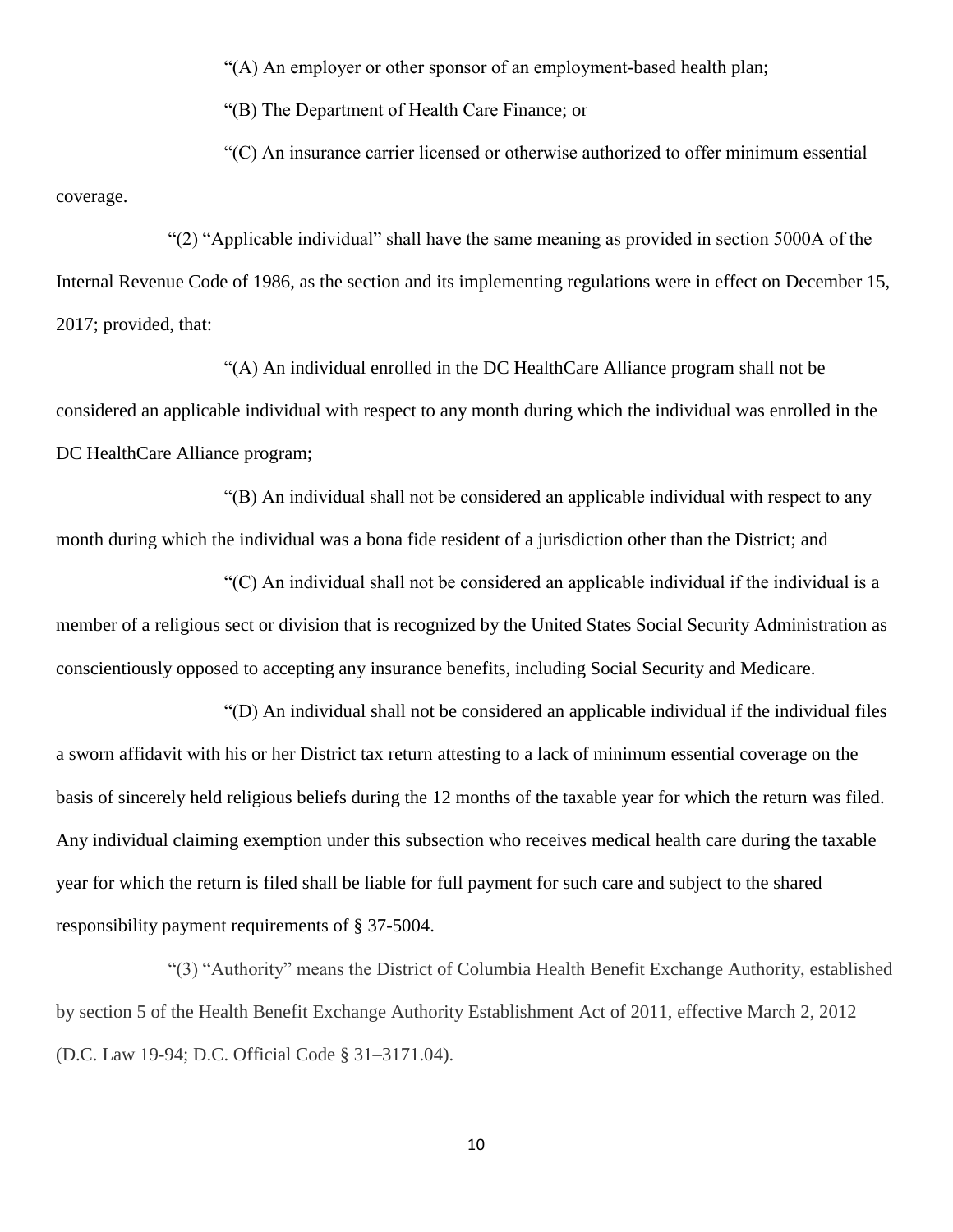"(4) "Chief Financial Officer" means the Chief Financial Officer of the District of the District of Columbia, established by section 424(a) of the Home Rule Act, approved April 17, 1995 (109 Stat. 142; D.C. Official Code § 1-204.24a).

"(5) "Dependent" shall have the same meaning as provided in section 152 of the Internal Revenue Code of 1986.

"(6) "DC HealthCare Alliance" means the program established pursuant to section 7 of the Health Care Privatization Amendment Act of 2001, effective July 12, 2001 (D.C. Law 14-18; D.C. Official Code § 7–1405).

"(7) "District shared responsibility payment" means the tax penalty incurred by a taxpayer for the failure to have the required minimum essential coverage required by this act.

"(8) "Federal shared responsibility payment" means the tax penalty incurred by a taxpayer for the failure to have the required minimum essential coverage pursuant to the Patient Protection and Affordable Care Act, approved March 23, 2010 (124 Stat. 119; 42 U.S.C. 18001, note) and section 5000(A) of the Internal Revenue Code of 1986 (26 U.S.C. § 5000A).

"(9) "Immigrant Children's Program" means the program established pursuant to section 2202(b) of the Medical Assistance Expansion Program Act of 1999, effective October 20, 1999 (D.C. Law 13-38; D.C. Official Code § 1–307.03(b)).

"(10) "Internal Revenue Code of 1986" means the Internal Revenue Code of 1986, approved October 22, 1986 (100 Stat. 2085; 26 U.S.C. § 1 *et seq.*).

"(11) "Minimum essential coverage" means:

"(A) Except as provided in subparagraph (C) of this paragraph, minimum essential coverage as defined by section 5000A of the Internal Revenue Code of 1986 and its implementing regulations, as that section and its implementing regulations were in effect on December 15, 2017;

"(B) The Immigrant Children's Program; and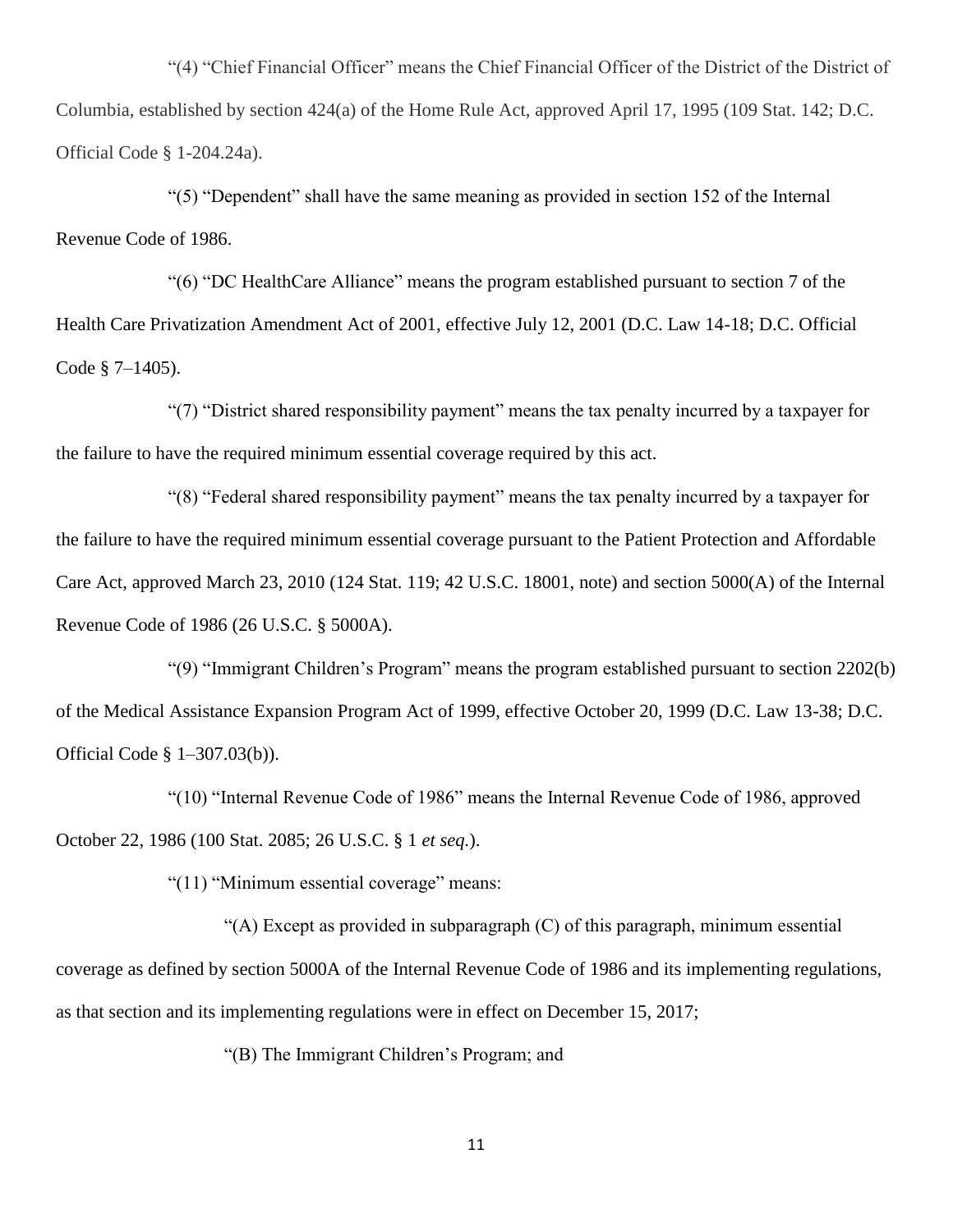"(C) Health coverage provided under a multiple employer welfare arrangement; provided, that the multiple employer welfare arrangement was providing coverage in the District on December 15, 2017, or that it complies with federal law and regulations applicable to multiple employer welfare arrangements that were in place as of December 15, 2017.

"(12) "Multiple employer welfare arrangement" shall have the same meaning as provided in section 3(40) of the Employee Retirement Income Security Act of 1974, approved September 2, 1974 (88 Stat. 833; 29 USC § 1002(40)).

"§ 47-5002. Requirement to maintain minimum essential coverage; exemptions.

"(a) Beginning January 1, 2019, and except as provided in subsection (b) of this section, an applicable individual shall, for each month ensure that the applicable individual, and any dependent of the applicable individual who is also an applicable individual, maintains minimal essential coverage.

"(b) Except as provided in paragraphs (1) and (2) of this subsection, the exemptions available from the federal requirement to maintain minimum essential coverage under section 5000A of the Internal Revenue Code of 1986 and its implementing regulations, as such section and its implementing regulations were in effect on December 15, 2017, shall also be available as exemptions from the requirement to maintain minimum essential coverage contained in subsection (a) of this section, with the following modifications:

"(1) Determinations as to hardship exemptions shall be made by the Authority under  $\S$  47-5004(b) rather than by the U Secretary of the U.S. Department of Health and Human Services pursuant to section 1311(d)(4)(H) of the Patient Protection and Affordable Care Act of 2010, approved March 23, 2010 (124 Stat. 177; 42 U.S.C. § 18031(d)(4)(H)).

" $(2)$ (A) The requirement imposed by subsection (a) of this section shall not apply to:

"(i) Taxpayers who are 21 years of age or older as of the last day of the tax year and whose federal adjusted gross income for the taxable year is equal to or less than an amount equal to 222% of the federal poverty level as published by the Authority in accordance with subparagraph (B) of this paragraph;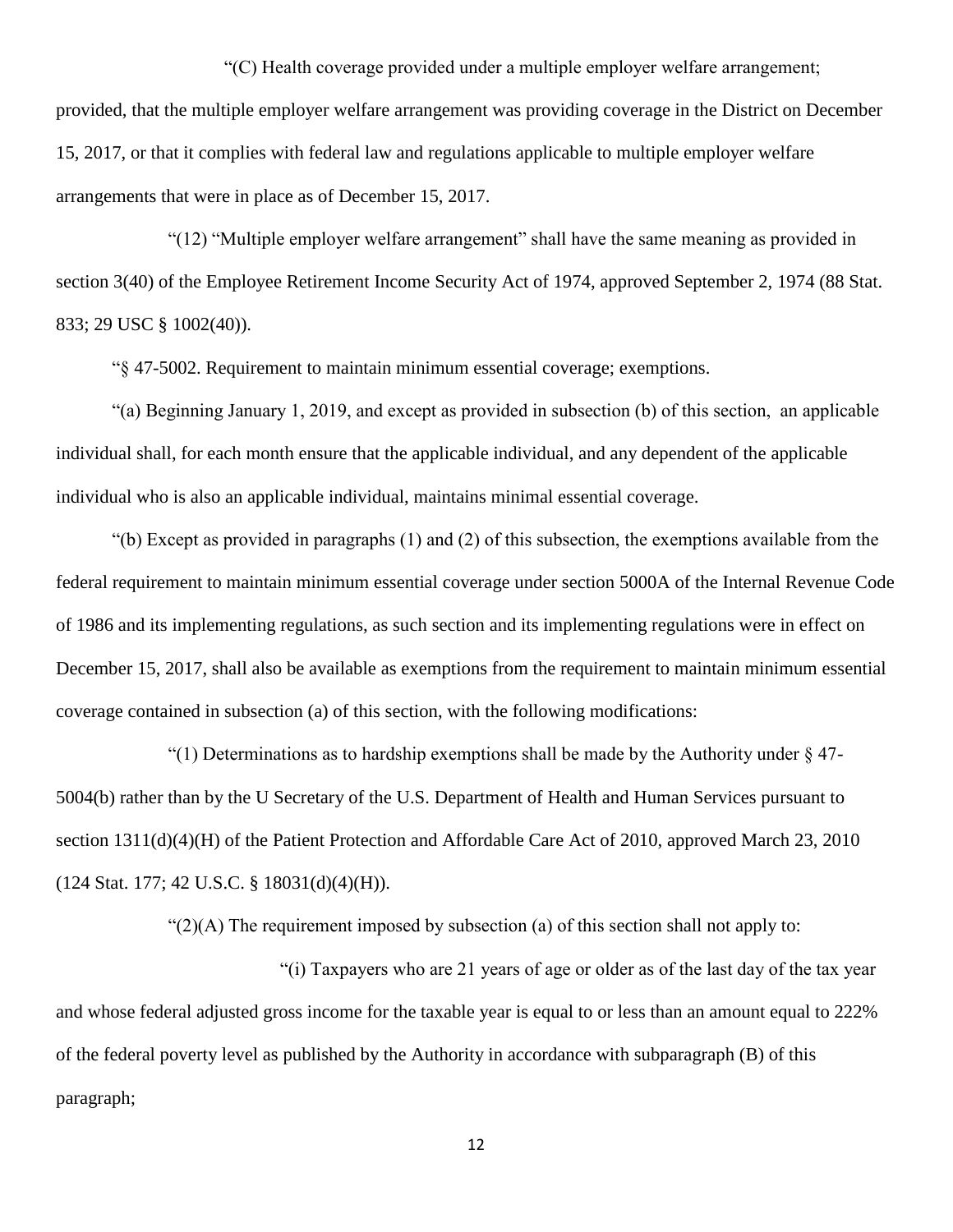"(ii) Taxpayers who are 20 years of age or younger as of the last day of the tax year and not claimed as dependents on another individual's tax form, and whose federal adjusted gross income for the taxable year is equal to or less than an amount equal to 324% of the federal poverty level, as published by the Authority in accordance with subparagraph (B) of this paragraph;

"(iii) A dependent who is 21 years of age or older as of the last day of the tax year and claimed as a dependent by a taxpayer whose federal adjusted gross income for the taxable year is equal to or less than an amount equal to 222% of the federal poverty level as published by the Authority in accordance with subparagraph (B) of this paragraph; or

"(iv) A dependent who is age 20 or younger as of the last day of the tax year and claimed as a dependent by a taxpayer whose federal adjusted gross income for the taxable year is equal to or less than an amount equal to 324% of the federal poverty level as published by the Authority in accordance with subparagraph (B) of this paragraph.

"(B)(i) The Authority, after consultation with the Director of the Department of Health Care Finance, shall publish the qualifying income levels described in subparagraph (A) of this paragraph for each taxable year based on federal poverty levels using the poverty guidelines announced by the Secretary of the U.S. Department of Health and Human Services under the authority of section 673(2) of the Community Services Block Grant Act, approved October 27, 1998 (112 Stat. 2729; 42 U.S.C. § 9902(2)).

"(ii) The qualifying income levels shall be for the number of individuals that include the taxpayer, the taxpayer's spouse, and any dependents claimed by the taxpayer on the taxpayer's income tax return for that taxable year.

"(iii) The Authority shall publish the qualifying income levels for the taxable year within 60 days after the announcement of the poverty guidelines announced by the Secretary of the U.S. Department of Health and Human Services for that taxable year.

"(C) The percentages identified in subparagraph  $(A)$  of this paragraph may be adjusted by the Mayor if the eligibility level changes for the: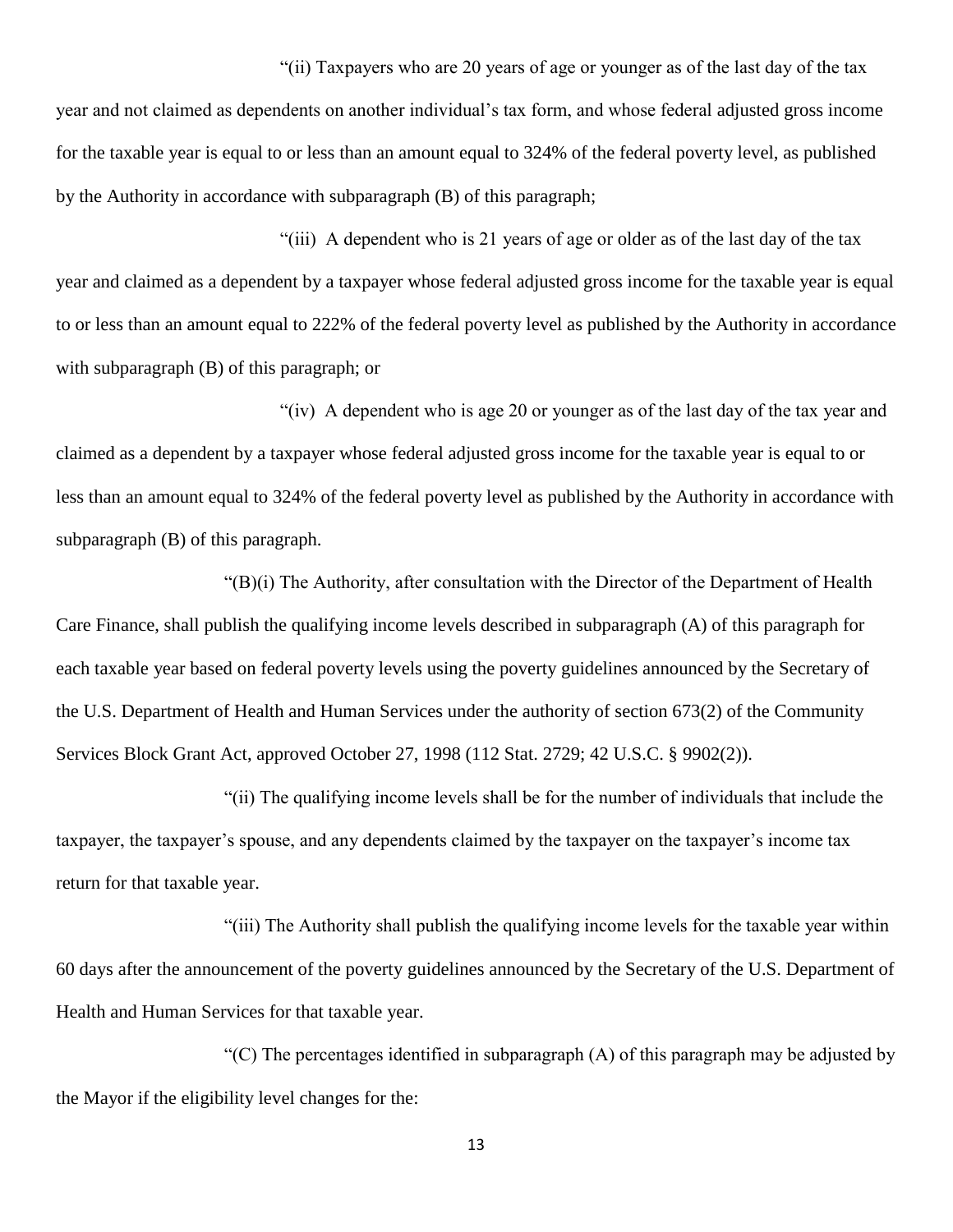"(i) District of Columbia's Medicaid Program;

"(ii) Children's Health Insurance Program; or

"(iii) Immigrant Children's Program.

"§ 47-5003. District of Columbia shared responsibility payments.

"(a) If a taxpayer who is an applicable individual, or an applicable individual for whom the taxpayer is liable under subsection (b) of this section, fails to meet the requirement of § 47-5002(a) for one or more months, the taxpayer shall pay a District shared responsibility payment. Subject to subsection (c) of this section, the amount of the District shared responsibility payment shall be determined under this act and rules issued pursuant to § 47-5009.

" $(b)(1)$  If a District shared responsibility payment is imposed for any month on an individual who is a dependent of a taxpayer during the taxable year, the taxpayer shall be liable for the shared responsibility payment.

"(2) If a District shared responsibility payment is imposed for any month on an individual who files a joint return for the taxable year, the individual and the spouse of the individual shall be jointly liable for the shared responsibility payment.

 $\degree$ (c)(1) The rules for determining the District shared responsibility payment shall be determined under this act and rules issued pursuant to § 47-5009.

"(2) The maximum amount of the District shared responsibility payment shall be determined using the District of Columbia's average premium for bronze-level plans rather than the national average premium for bronze-level plans.

"(3) The Authority shall annually publish on its website the maximum payment amount before September 30 of the taxable year.

"(4) If a taxpayer is subject to both the District shared responsibility payment and the federal shared responsibility payment under section 5000A of the Internal Revenue Code of 1986 for a taxable year, the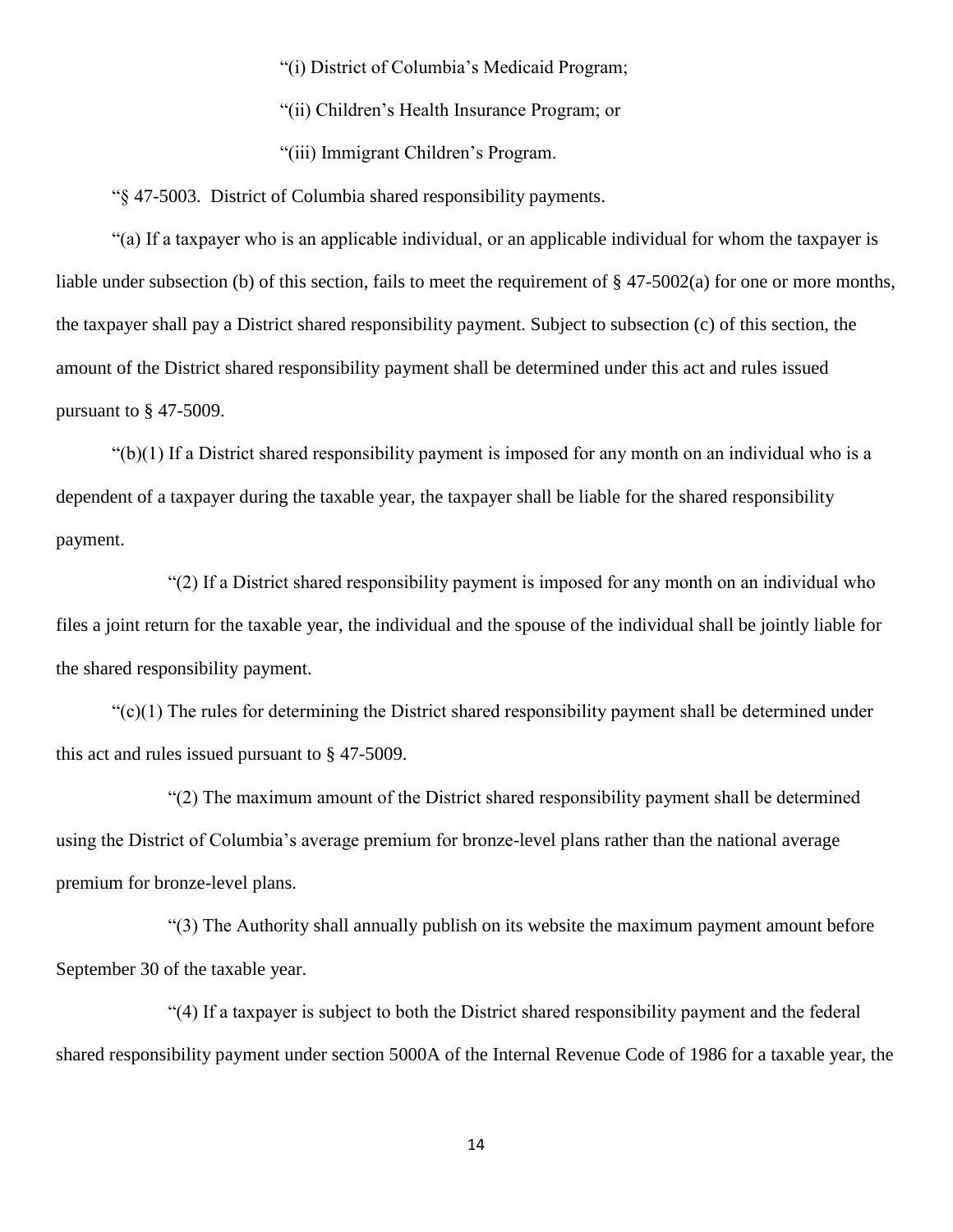amount of the taxpayer's District shared responsibility payment shall be reduced, but not below zero, by the amount of the taxpayer's federal shared responsibility payment.

"§ 47-5004. Minimum essential coverage and District of Columbia shared responsibility payment requirements.

"(a) Except as provided in subsection (b) of this section, an individual may claim that the individual or a dependent of the individual is not an applicable individual with respect to the minimum essential coverage requirement under § 47-5002(a) or may claim that the individual or a dependent of the individual is eligible for an exemption under § 47-5002(b) by indicating the basis for the claim on a form, to be prescribed by the Chief Financial Officer.

"(b) An individual seeking an exemption from subsection (a) of this section shall apply to the Authority for a determination as to whether the individual or a dependent is eligible for:

"(1) The exemption from the District shared responsibility payment requirement as provided in § 47-5002 for individuals for whom coverage is considered unaffordable based on projected income as defined by 45 C.F.R. § 155.605(d)(2), as that regulation was in effect on December 15, 2017; or

"(2) The exemption from the District shared responsibility payment requirement contained in § 47-5002 by reason of general hardship, as defined by 45 C.F.R. § 155.605(d)(1), as that regulation was in effect on December 15, 2017.

"(c) Beginning October 1, 2019, and on an annual basis thereafter, the Authority shall notify the individual and the Chief Financial Officer of any exemption determination made pursuant to subsection (b).

"§47-5005. Reporting of health insurance coverage.

"(a) An applicable entity that provides minimum essential coverage to an individual during a calendar year shall submit a return at a time determined by the Chief Financial Officer ,which shall include the information contained in a return described in section 6055 of the Internal Revenue Code of 1986 and its implementing regulations, as that section and implementing regulations were in effect on December 15, 2017, and any such information required by the Chief Financial Officer.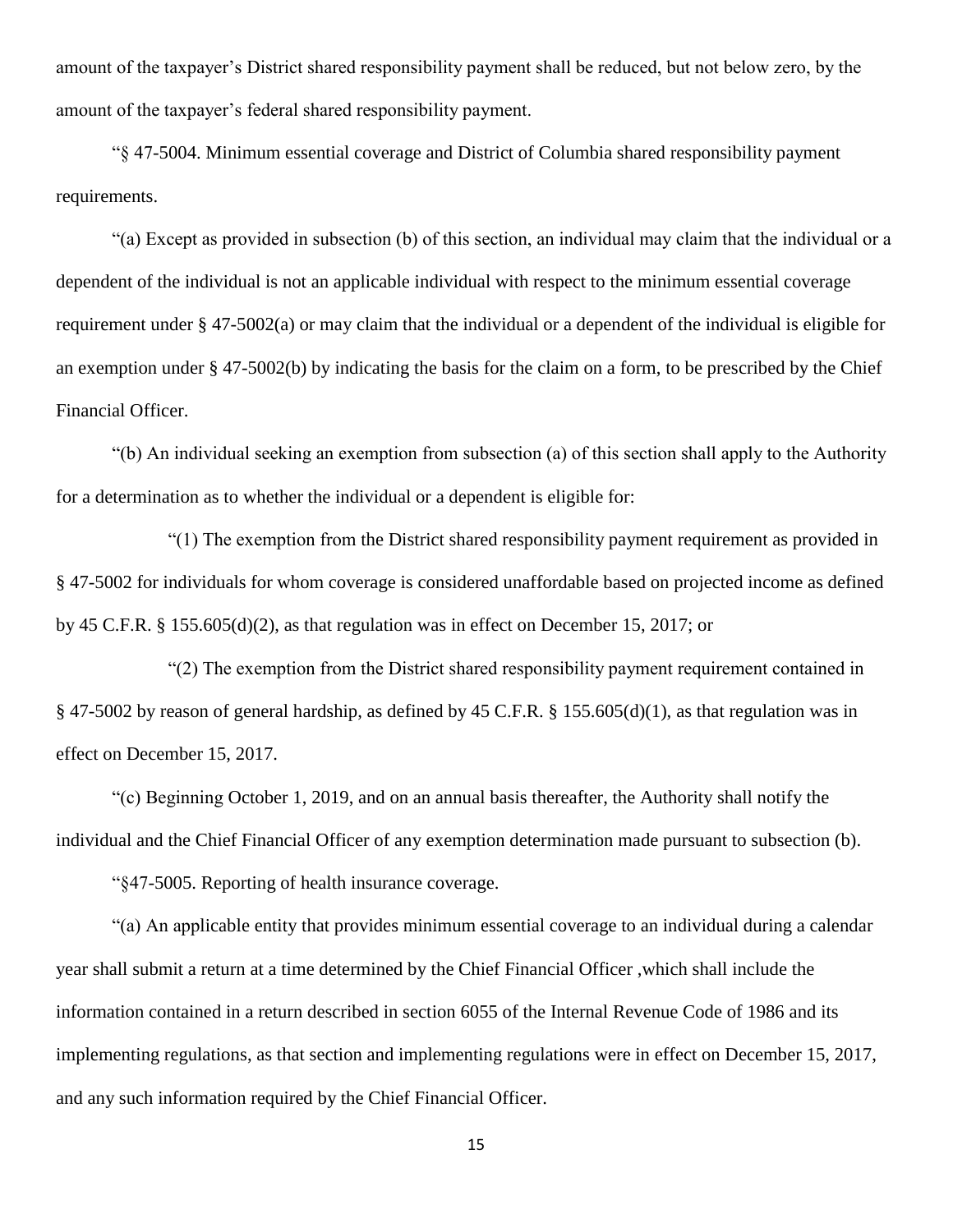$"(b)(1)$  Except as provided in paragraph (3) of this subsection, an applicable entity required to submit a return pursuant to subsection (a) of this section shall furnish to each individual whose name is required to be on the return a written statement showing the:

"(A) Name and address of the entity required to make the return;

"(B) The phone number of the information contact for such applicable entity or their

#### delegee; and

"(C) Information required regarding the individual.

"(2) The requirements of this subsection may be satisfied by a written statement provided to an individual that is consistent with the requirements of section 6055 of the Internal Revenue Code of 1986 and its implementing regulations, as that section and implementing regulations were in effect on December 15, 2017.

 $\mathcal{C}(c)(1)$  In the case of coverage provided by an entity that is a governmental unit or an agency or instrumentality of a governmental unit, the officer or employee who enters into the agreement to provide such coverage shall be responsible for the returns required by this section.

"(2) An entity may contract with a third-party service provider, including an insurance carrier, to provide the returns required by this section.

"§ 47-5006. Annual notification

"The Chief Financial Officer, in consultation with the Authority and the Director of the Department of Health Care Finance, shall develop a program to provide notice to taxpayers who paid a District shared responsibility payment during the previous taxable year. The notification shall include information on how to apply for:

(1) Individual health insurance;

(2) Medicaid; and

(3) the federal Children's Health Insurance Program.

"§ 47-5007. Individual Insurance Market Affordability and Stability Funds.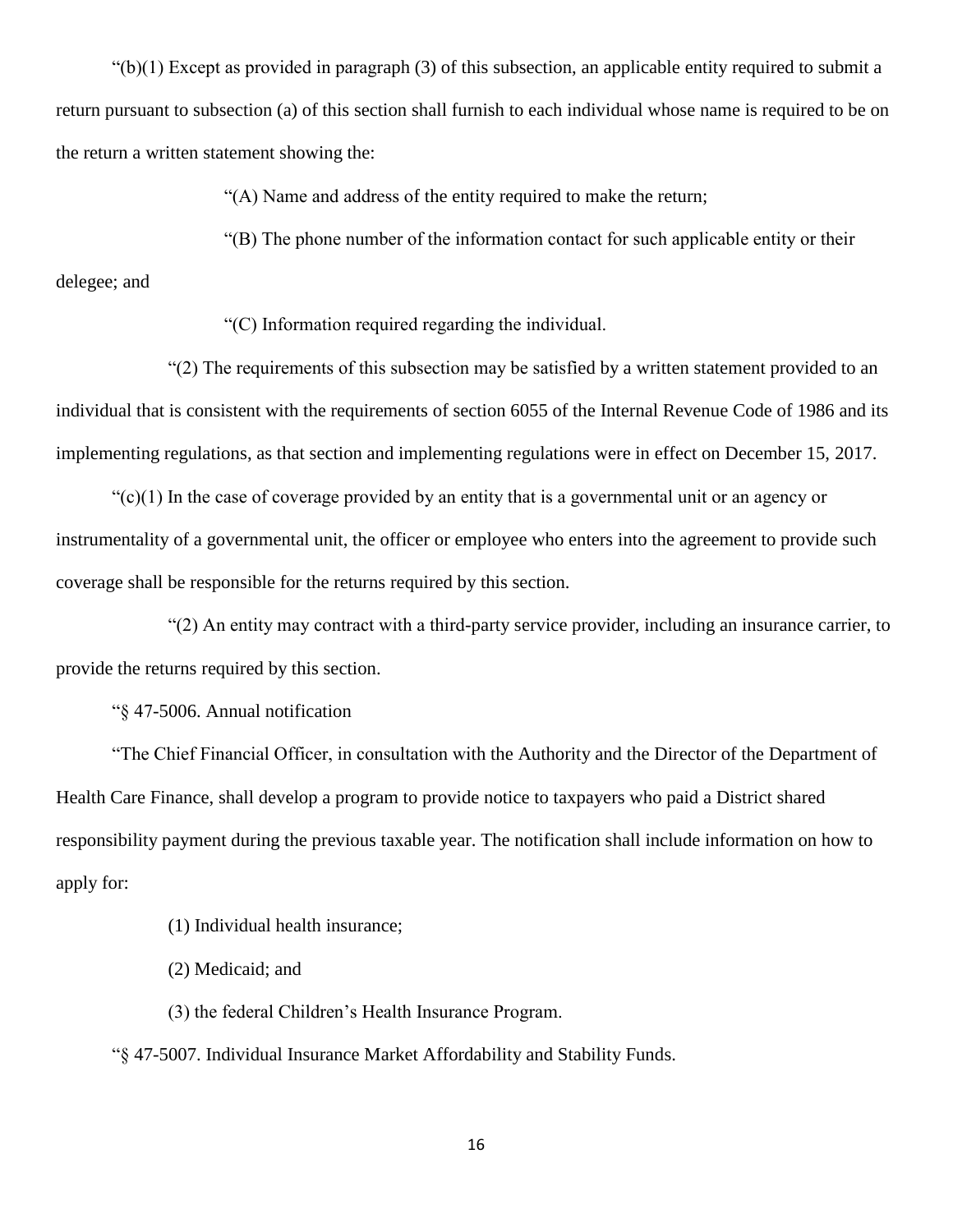"(a) There is established as a special fund the Individual Insurance Market Affordability and Stability Fund ("Fund"), which shall be administered by the Mayor in accordance with subsection (c) of this section.

"(b) Revenue from the District shared responsibility payments collected pursuant to § 47-5003 shall be deposited into the Fund.

"(c) Money in the Fund shall be used to:

"(1) Engage in outreach to uninsured District residents to increase health insurance coverage;

"(2) Provide information to District residents on options for health insurance coverage; and

"(3) Engage in activities that increase the availability of health insurance options, or increase the affordability of insurance premiums in the individual health insurance market, for District residents.

 $"(d)(1)$  The money deposited into the Fund shall not revert to the unrestricted fund balance of the General Fund of the District of Columbia at the end of a fiscal year, or at any other time.

"(2) Subject to authorization in an approved budget and financial plan, any funds appropriated in the Fund shall be continually available without regard to fiscal year limitation.

"§ 47-5008. Liability.

"A taxpayer who fails to pay the District of Columbia shared responsibility payment imposed by § 47- 5003 shall be subject to all collection, enforcement, and administrative provisions applicable to unpaid taxes or fees, as provided in Chapter 18, Chapter 41, Chapter 42, Chapter 43, and Chapter 44 of this title.

"§ 47-5009. Rules.

By November 1, 2018, the Mayor, pursuant to Title I of the District of Columbia Administrative Procedure Act, approved October 21, 1968 (82 Stat. 1204; D.C. Official Code § 2-501 *et. seq.*), shall issue the rules developed pursuant to subsection (a) of this section.".

Sec. 5003. The Health Benefit Exchange Authority Establishment Act of 2011, effective March 2, 2012 (D.C. Law 19-94; D.C. Official Code § 31-3171.01 *et seq*.), is amended as follows:

(a) Section 5(a) (D.C. Official Code  $\S$  31-3171.04(a)) is amended as follows: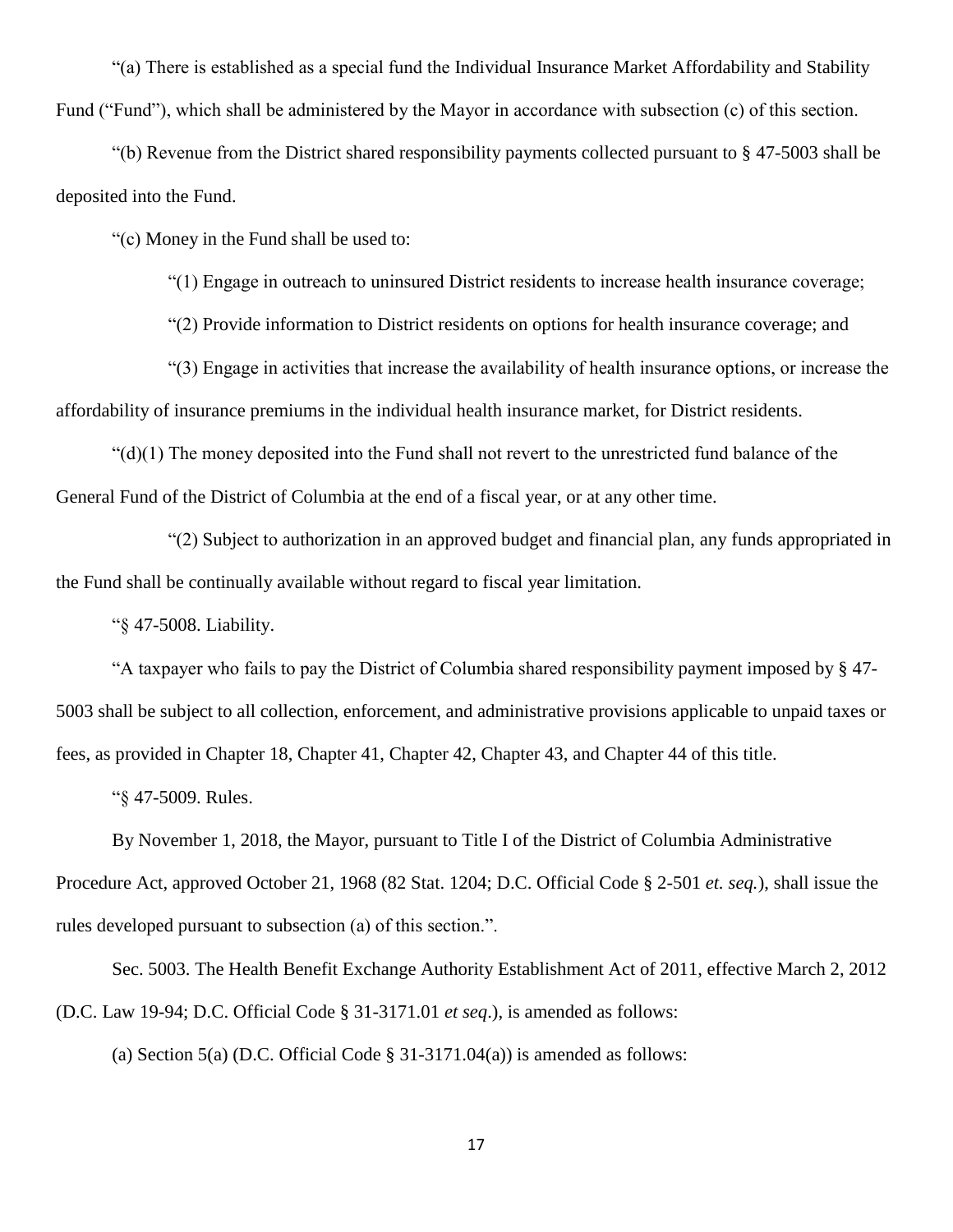(1) Paragraph  $(22)(D)(iv)$  is amended by striking the period at the end and inserting the phrase "; and" in its place.

(2) A new paragraph (23) is added to read as follows:

"(23) Administer the hardship and affordability exemptions under Chapter 50 of Title 47 of the

District of Columbia Official Code."

(b) Section 18(a) (D.C. Official Code § 31-3171.17(a)), is amended by striking the phrase "this act" and inserting the phrase "this act and as authorized by D.C. Official Code § 47-5009" in its place.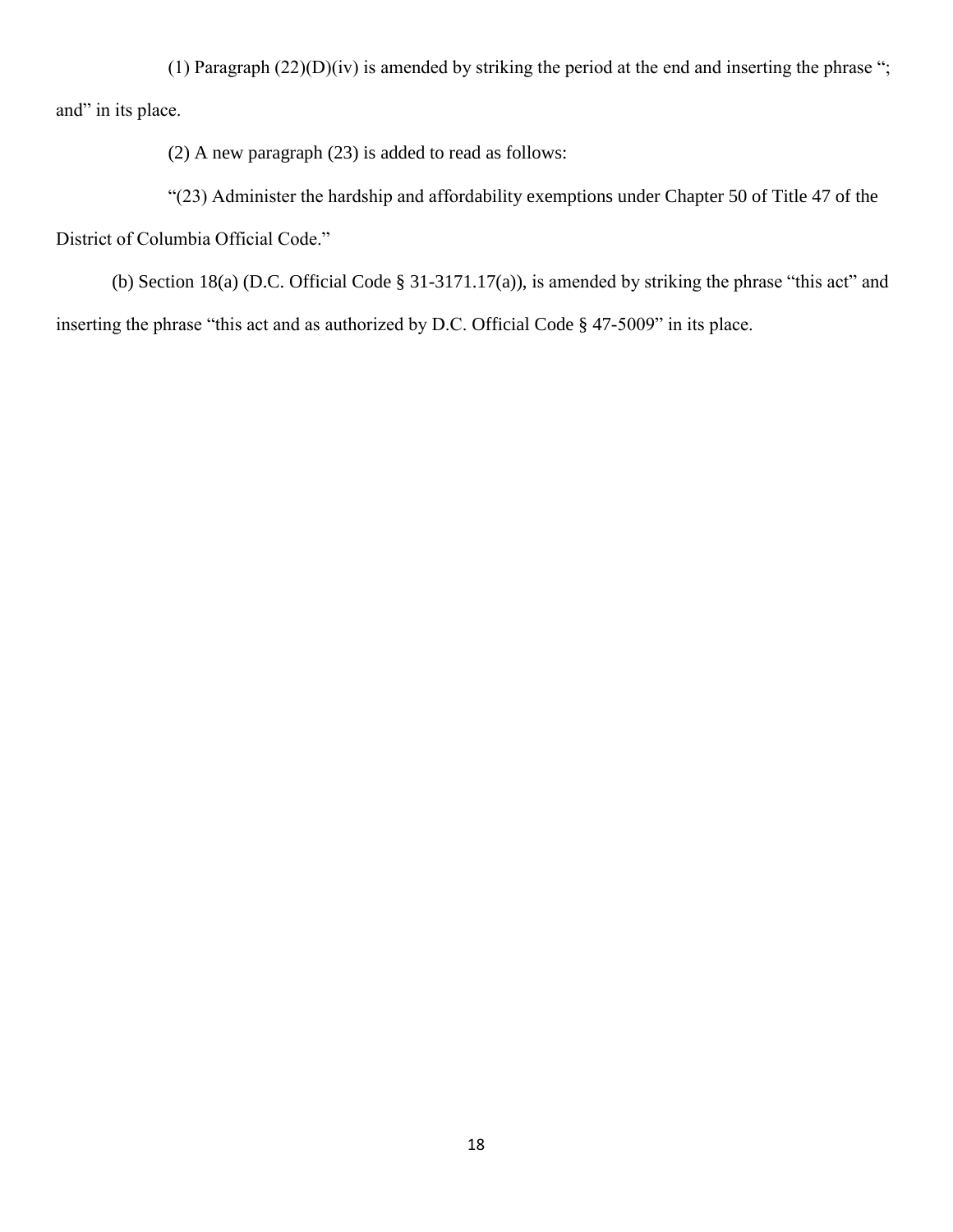#### **TITLE VII. FINANCE AND REVENUE**

#### **SUBTITLE B. SUBJECT-TO-APPROPRIATIONS REPEALS**

Add the following language to this subtitle at the Committee of the Whole to reflect the actions of the Committee on Health:

Sec. 7022. Section 3 of the East End Grocery and Retail Incentive Tax Exemption Act of 2018, effective March 29, 2018 (D.C. Law 22-83; 65 DCR 1586), is repealed.

Sec. 7023. Section 4 of the D.C. Healthcare Alliance Re-Enrollment Reform Amendment Act of 2017, effective February 17, 2018 (D.C. Law 22-62; 65 DCR 2632), is repealed.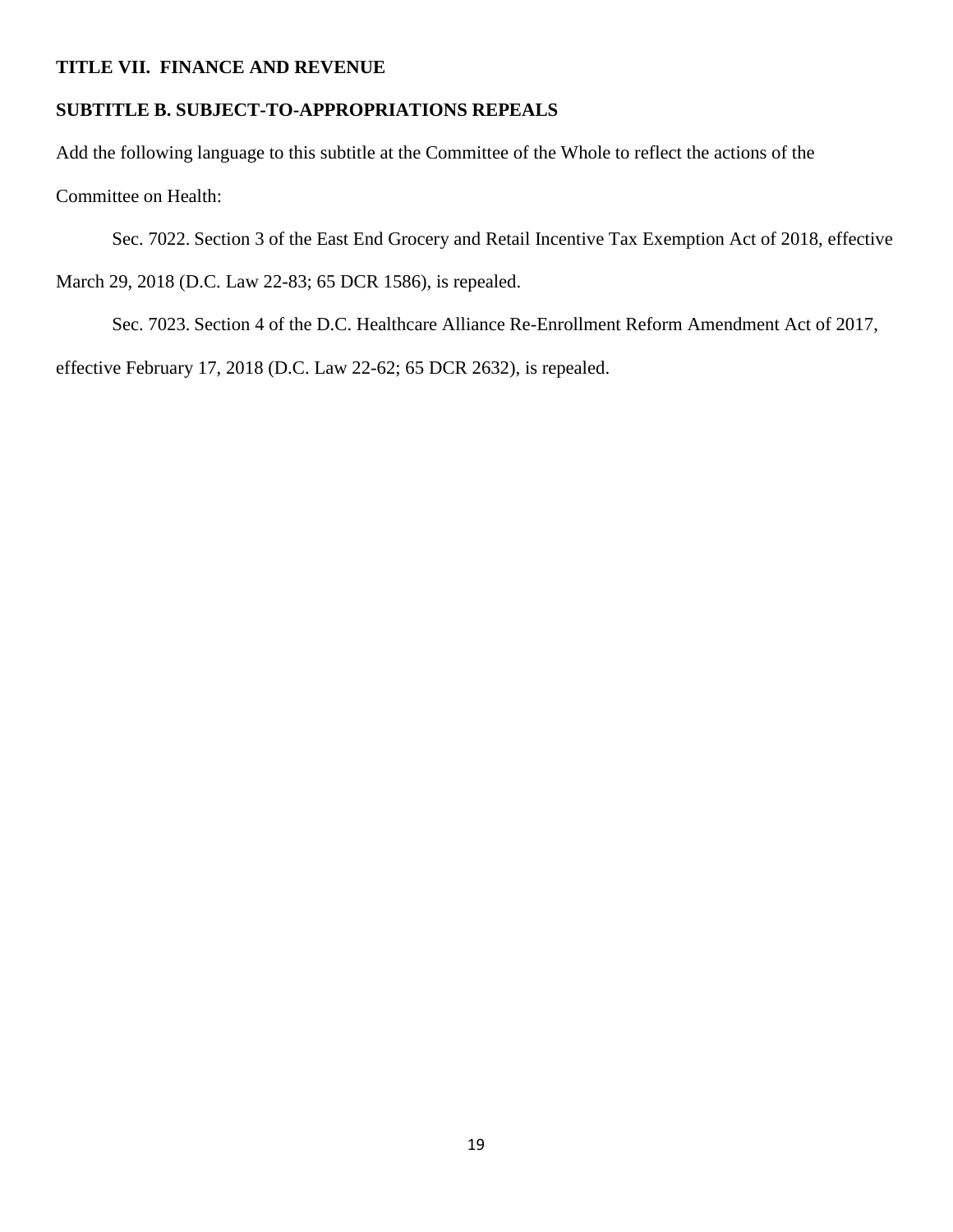# **TITLE IX. SPECIAL PURPOSE AND DEDICATED REVENUE FUNDS**

# **SUBTITLE A. DESIGNATED FUND TRANSFERS**

Add the following special fund sweeps to the table in Section 9002(a):

| DOH (HCO)  | <b>SPR</b>    | 0673 | <b>Regulatory Enforcement Fund</b>                | 128,275 |
|------------|---------------|------|---------------------------------------------------|---------|
|            |               |      |                                                   |         |
| DHCF (HTO) | <b>SPR</b>    | 0631 | <b>Medicaid Collections - 3rd Party Liability</b> | 202,688 |
|            |               |      |                                                   |         |
| DHCF (HTO) | <b>SPR</b>    | 0632 | Bill of Rights - Grievance and Appeals            | 356,957 |
|            |               |      |                                                   |         |
| DHCF (HTO) | <b>DedTax</b> | 0111 | Healthy DC Fund                                   | 702,944 |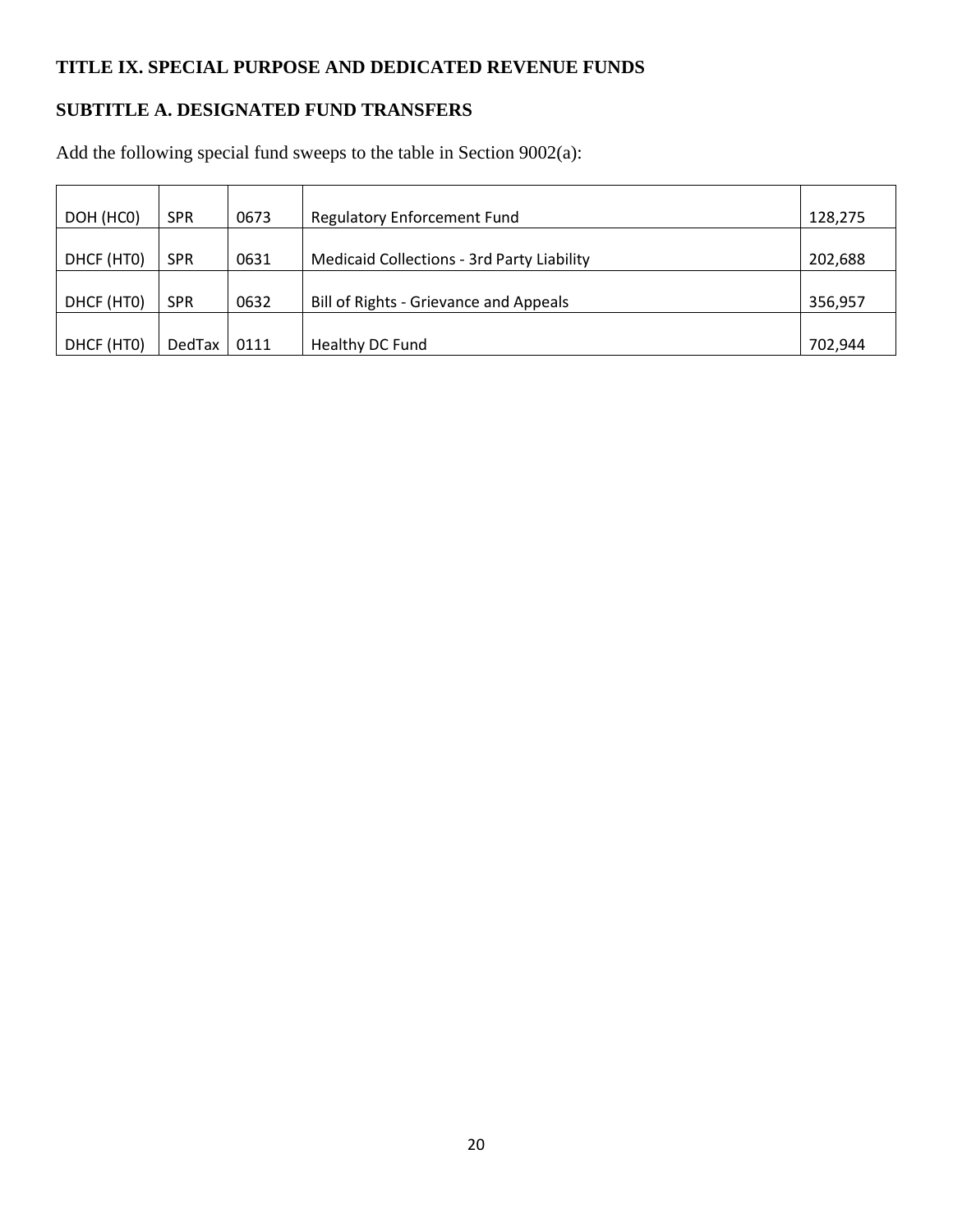#### **SUBTITLE X. OPIOID ABUSE TREATMENT ACT.**

Sec. 5XX1. Short title.

This subtitle may be cited as the "Opioid Abuse Treatment Act of 2018".

Sec. 5XX2. Definitions.

For the purposes of this act, the term:

(1) "Department" means the Department of Health Care Finance.

(2) "DOH" means the Department of Health.

(3) "Health benefits plan" shall have the same meaning as provided in section 2(4) of the Prompt Pay Act of 2002, effective July 23, 2002 (D.C. Law 14-176; D.C. Official Code § 31-3131(4)).

(4) "Health care facility" shall have the same meaning as provided in section 2002(3) of the Childhood Lead Poisoning Screening and Reporting Act of 2002, effective October 1, 2002 (D.C. Law 14-190; D.C. Official Code § 7–871.02(3)).

(5) "Health insurer" shall have the same meaning as provided in section 2(5) of the Prompt Pay Act of 2002, effective July 23, 2002 (D.C. Law 14-176; D.C. Official Code § 31-3131(5)).

(6) "Hospital" shall have the same meaning as provided in section 2(2) of the Emergency Care for Sexual Assault Act of 2008, effective March 25, 2009 (D.C. Law 17-346; D.C. Official Code § 7–2121(2)).

(7) "Hospital system" means any group of hospitals licensed separately, but operated, owned, or maintained by a common entity.

(8) "In-network" means health care providers or health care facilities that are part of a health insurer's health benefits plan.

(9) "Medicaid" means the medical assistance programs authorized by Title XIX of the Social Security Act, approved July 30, 1965 (79 Stat. 343; 42 U.S.C. § 1396 et seq.), and by section 1 of An Act To enable the District of Columbia to receive Federal financial assistance under title XIX of the Social Security Act for a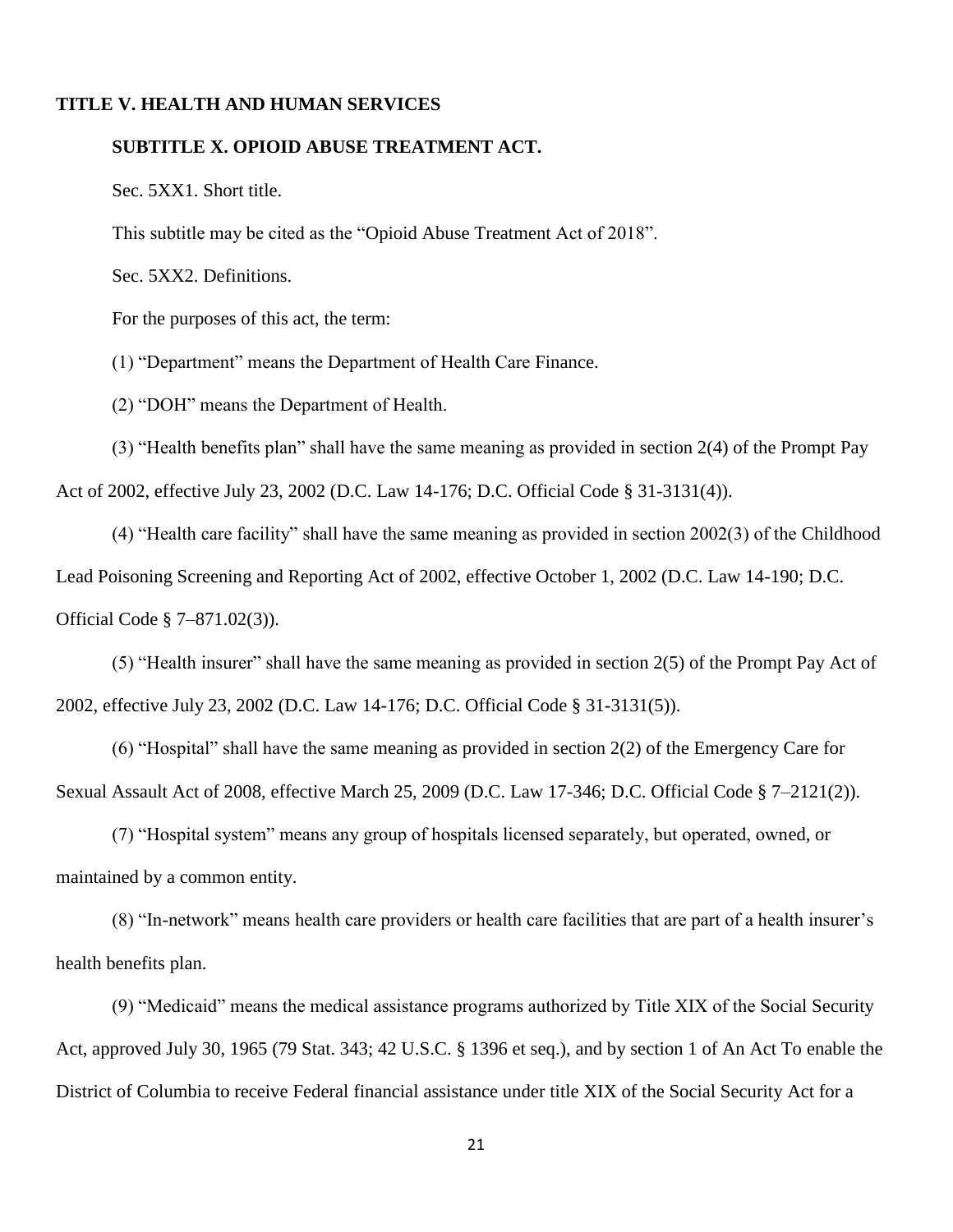medical assistance program, and for other purposes, approved December 27, 1967 (81 Stat. 744; D.C. Official Code § 1-307.02), and administered by the Department.

(10) "Medication assisted treatment" means the use of opioid addiction treatment medication to treat opioid use disorders.

(11) "Necessary medications" means those medications as determined by a prescriber, which, if missed, may cause serious illness, death or other harmful effects to the patient.

(12) "Opioid addiction treatment medication" means those medications approved by the U.S. Food and Drug Administration for the treatment of opioid use disorders.

(13) "Opioid antagonist" shall have the same meaning as provided in section  $3(i)(2)$  of An Act To relieve physicians of liability for negligent medical treatment at the scene of an accident in the District of Columbia, approved November 8, 1965 (79 Stat. 1302; D.C. Official Code § 7-403(i)(2))).

(14) "Opioid antagonist rescue kit" means an opioid antagonist and overdose education materials that conform to Department of Health or federal substance abuse and mental health services administration guidelines for opioid overdose education that explain the signs and causes of an opioid overdose and instruct when and how to administer life-saving rescue techniques and an opioid antagonist in accordance with best medical practices

(15) "Opioid use disorder" means a problematic pattern of opioid use leading to clinically significant impairment or distress as manifested by symptoms identified in the most recent publication of the Diagnostic and Statistical Manual of Mental Disorders of the American Psychiatric Association.

(16) "Prescriber" shall have the same meaning as provided in section 202(3) of the SafeRx Amendments Act of 2008, effective March 26, 2008 (D.C. Law 17-131; D.C. § 48-841.02(3)).

(17) "Prior authorization" means the process of obtaining prior approval from a health insurer for the provision of opioid addiction treatment medication.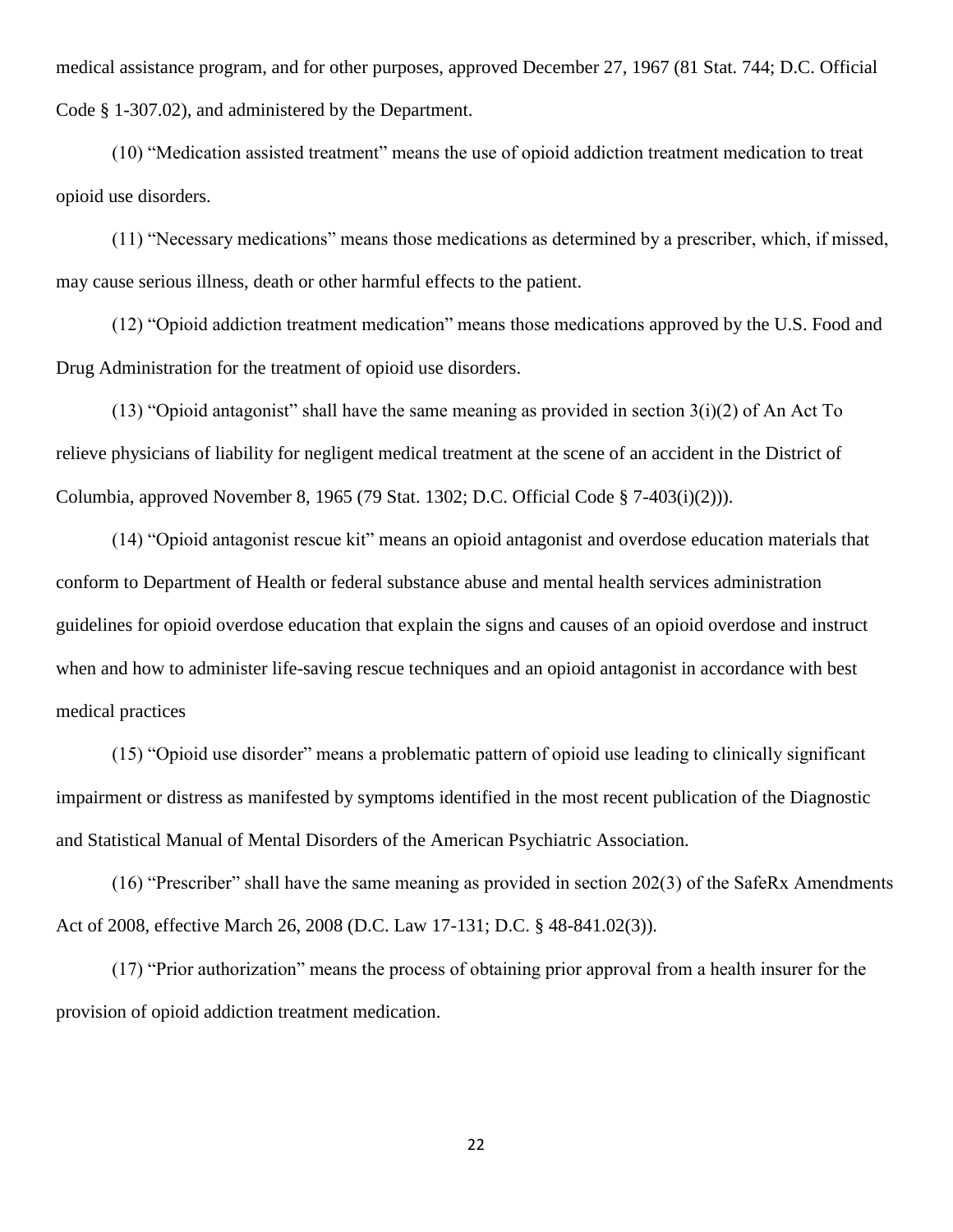(18) "Health care provider" shall have the same meaning as provided in section 2(1B) of the District of Columbia Public Emergency Act of 1980, effective March 5, 1981 (D.C. Law 3-149; D.C. Official Code § 7- 2301(1B))..

(19) "Step therapy" shall have the same meaning as provided in section 2(12) of the Specialty Drug Copayment Limitation Act of 2016, effective April 7, 2017 (D.C. Law 21-248; D.C. Official Code § 48–  $855.01(12)$ .

(20) "Telehealth" shall have the same meaning as provided in section 3(18) of the Telehealth Reimbursement Act of 2013, effective October 17, 2013 (D.C. Law 20-26; D.C. Official Code § 31-3861(18).

(21) "Utilization control" means a systematic process of measures that assure overall management and cost containment of health care services.

Sec. 5XX3. Access to health insurer in-network prescribers.

(a)(1) Upon the request of a beneficiary or a prospective beneficiary, a health insurer shall transmit, either by mail or electronic means, a list of all in-network health care providers that treat opiate use disorders, includingcontact information.

(2) Health insurers shall ensure that in-network pprescribers that have been certified by the U.S. Drug Enforcement Agency as eligible to prescribe buprenorphine are clearly designated as such on the list provided pursuant to paragraph (1) of this subsection.

(3) The list of health care providers that treat opioid use disorders shall be updated by the health insurer on a quarterly basis.

(c) By July 1, 2018, and on an annual basis thereafter, each health insurer shall submit a report to the Department and the Chairman of the Council of the District of Columbia that includes the following:

(1) A list of all in-network prescribers that prescribe opioid addiction treatment medications;

(2) A list of each prescriber and the type of medication assisted treatment option they prescribe;

(3) The number of beneficiaries that were treated for opioid use disorder in the previous calendar year; and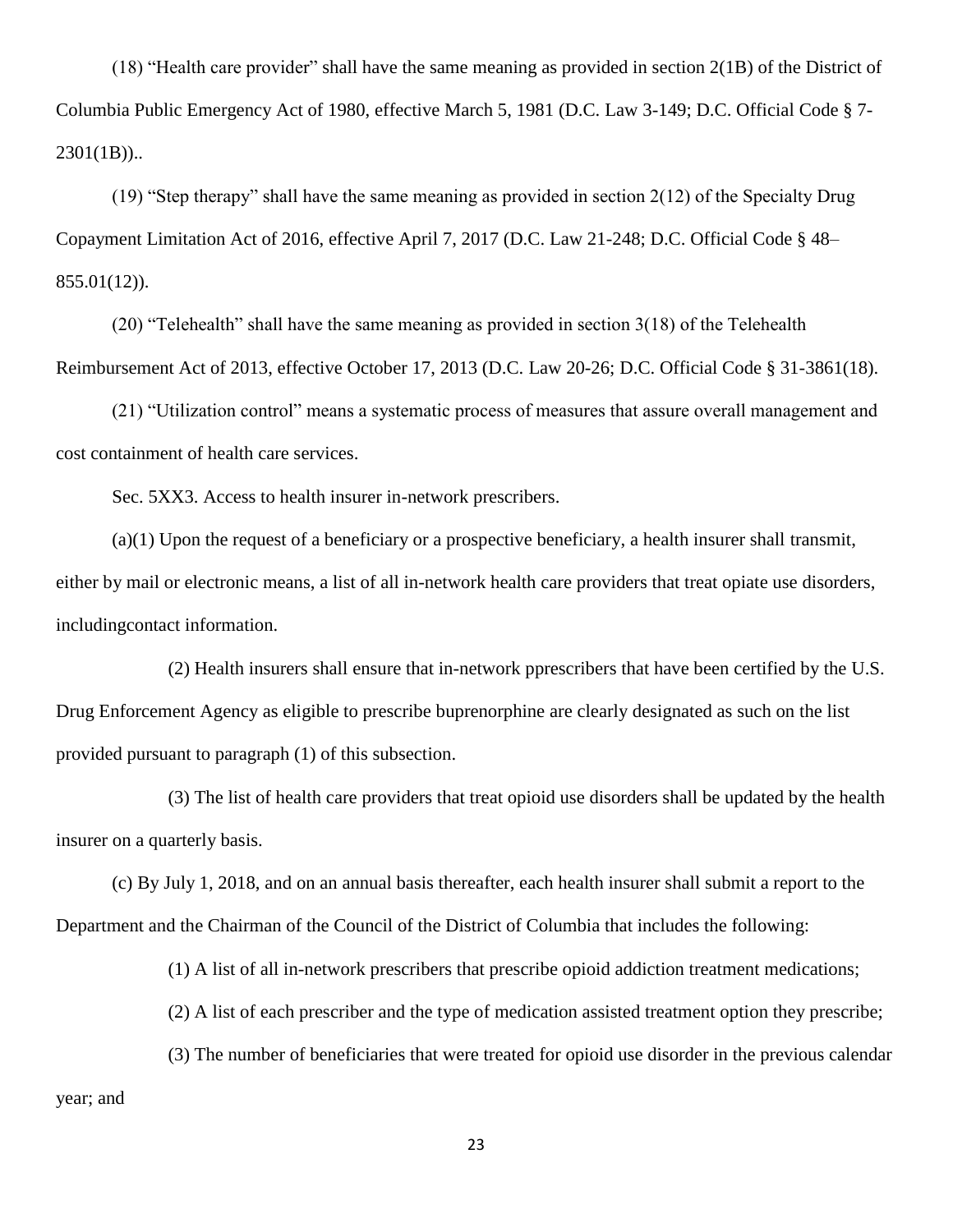(4) A description of efforts by the health insurer in the previous calendar year to ensure that the health benefits plan possesses an adequate in-network capacity to treat opioid use disorders.

(c) The Department shall review the reports submitted pursuant to subsection (b) of this section to determine if each health insurer's health benefits plan possesses sufficient in-network capacity to treat opiate use disorders for beneficiaries.

Sec. 5XX4. Opiate treatment program study.

Within 180 days after the effective date of the Opioid Use Treatment Act of 2018, the Department shall submit a study to the Chairperson of the Council Committee on Health examining the feasibility of expanding the availability of opioid addiction treatment medication offerings in the District. The report shall include an:

(1) Analysis of the practices of other jurisdictions that have sought to expand access to additional opioid addiction treatment medications;

(2) Assessment of the potential increase in treatment capacity for opioid use disorders in the District;

(3) Identification of any barriers in facilitating expanded access to additional opioid addiction treatment medications;

(4) Assessment of the costs associated with the treatment of opioid use disorders with multiple opioid addiction treatment medications.

Sec. 5XX5. Opioid use reimbursement rate study.

Within 180 days after the effective date of the (Budget Support Act?), the Department shall submit a study to the Chairperson of the Council Committee on Health that shall include:

(1) An assessment of the current remuneration rate for health care providers treating opioid use disorders;

(2) An identification and analysis of any gaps in the treatments available for opioid use disorders; and

(3) A description of the inefficiencies associated with the gaps identified pursuant to paragraph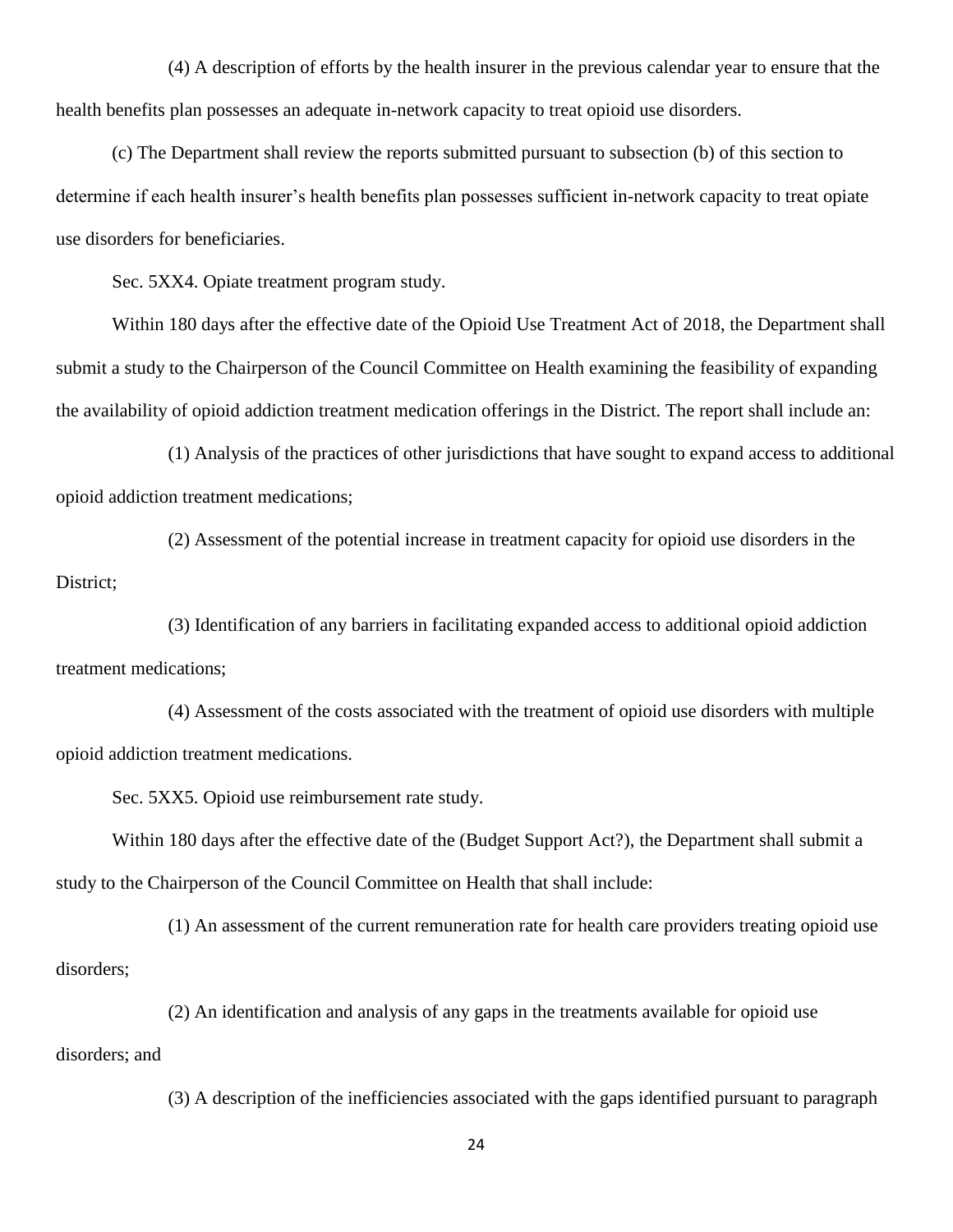(2) of this section.

Sec. 5XX6. Access to treatment options.

Medicaid shall cover medication assisted treatment prescribed for the treatment of opioid use disorders and shall not be subject to:

(1) Utilization control, other than those specified by the American Society of Addiction

Medicine;

(2) Prior authorization;

(3) Step therapy; or

(4) Lifetime restriction limit.

Sec. 5XX7. Prescriber training.

(a) Every prescriber shall, on a one-time basis, complete no less than 8 hours of training on the treatment and management of opioid use disorders. The training program shall:

(A) Be conducted by the American Society of Addiction Medicine, the American Academy of Addiction Psychiatry, the American Medical Association, the American Osteopathic Association, the American Psychiatric Association, or any other organization that the Director of the Department of Health determines appropriate; and

(B) Be completed either online, in-person, or as otherwise approved by the Director.

(C) Each prescriber shall document to the Department at the time of completion that the prescriber has undertaken the training.

(b) A prescriber may request an exemption from the requirements of subsection (a) of this section upon submitting a request to the Director of the Department of Health, who may provide an exemption his or her discretion.

(c) For the purposes of this section only, the term "prescriber" means a person who is licensed, registered, or otherwise authorized by the District to prescribe and administer prescription drugs for human use in the course of a professional practice; provided, that the person has: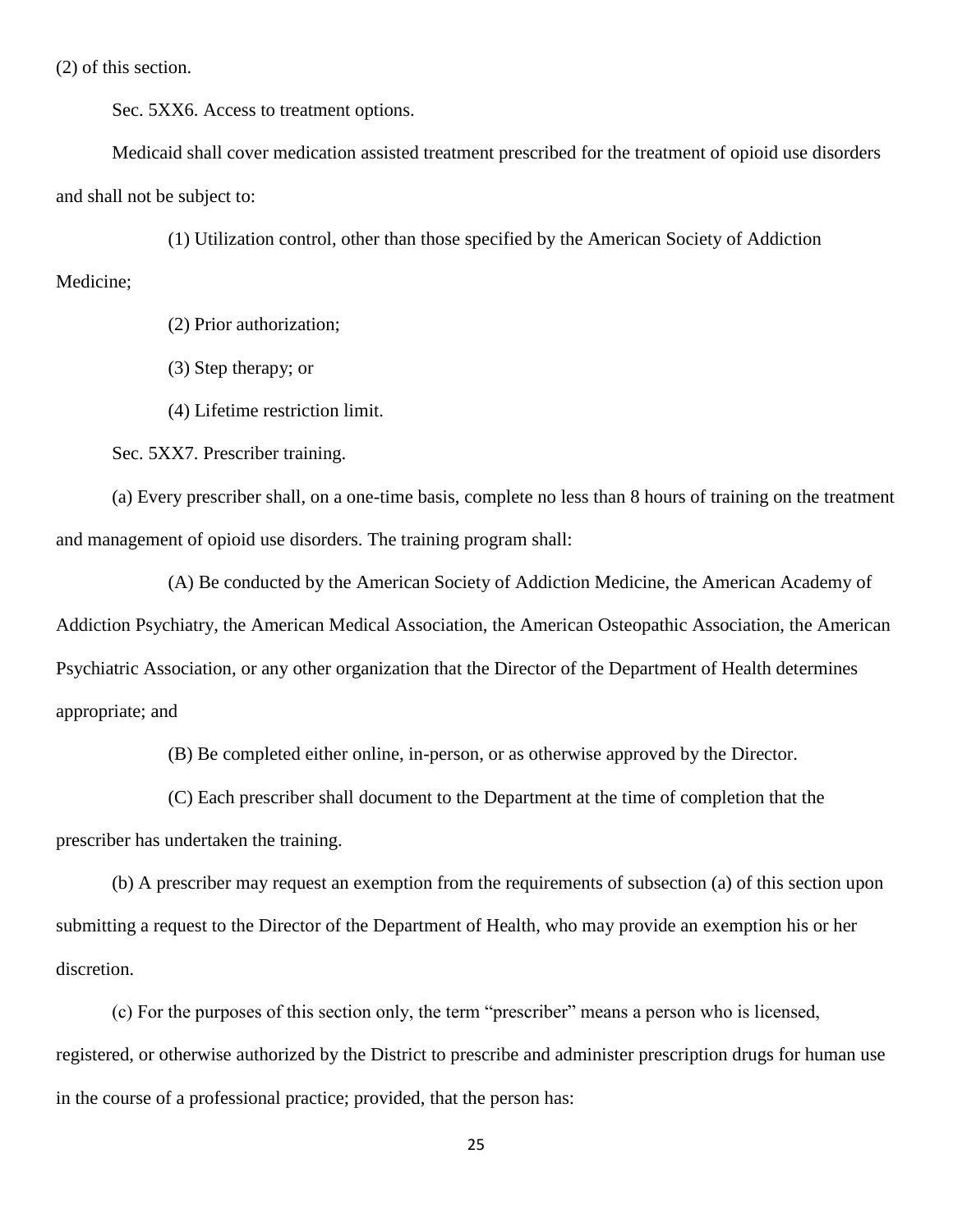(1) 5 or more patients currently taking one or more opioids, for which the prescriber has prescribed chronic opioid therapy for 90 days of consecutive use, or;

(2) At least 2 patients undergoing treatment for chronic pain for which the prescriber has prescribed a daily dose of at least 90 mg of morphine, or its equivalent.

Sec. 5XX8. Availability of opioid use disorder treatment prescribers.

(a) Each health care facility in the District that is not part of a health care system, and each health care system, shall make available to patients the services of at least one prescriber who is authorized to prescribe and administer opioid addiction treatment medications, including buprenorphine-containing formulations.

(b) To comply with subsection (a) of this section, a health care facility, or health care system, may:

(1) Directly employ or contract with a prescriber; or

(2) Facilitate the delivery of a prescriber's services through telehealth.

Sec. 5XX9. Hospital discharge protocols.

(a) By January 1, 2019, each hospital in the District shall implement a protocol governing the identification, treatment, and discharge of patients with an opioid use disorder.

(b) By The Department of Health shall review each hospital's protocol annually and share its analysis of the sufficiency of the protocols with the Committee on Health by May  $1<sup>st</sup>$  of each year.

Sec. 5X10. Opioid antagonist rescue kit distribution.

(a) DOH and the Deputy Mayor for Health and Human Services shall make available opioid antagonist rescue kits to all District agencies under the purview of DMHHS, and any other District agencies at the request of the Mayor.

(1) DOH shall allocate at least \$50,000 towards the procurement of opioid antagonist rescue kits.

(b) A District agency that receives an opioid antagonist rescue kit pursuant to subsection (a) of this section shall:

(1) Establish rules, policies, and procedures governing the safe administration of the opioid antagonist rescue kit.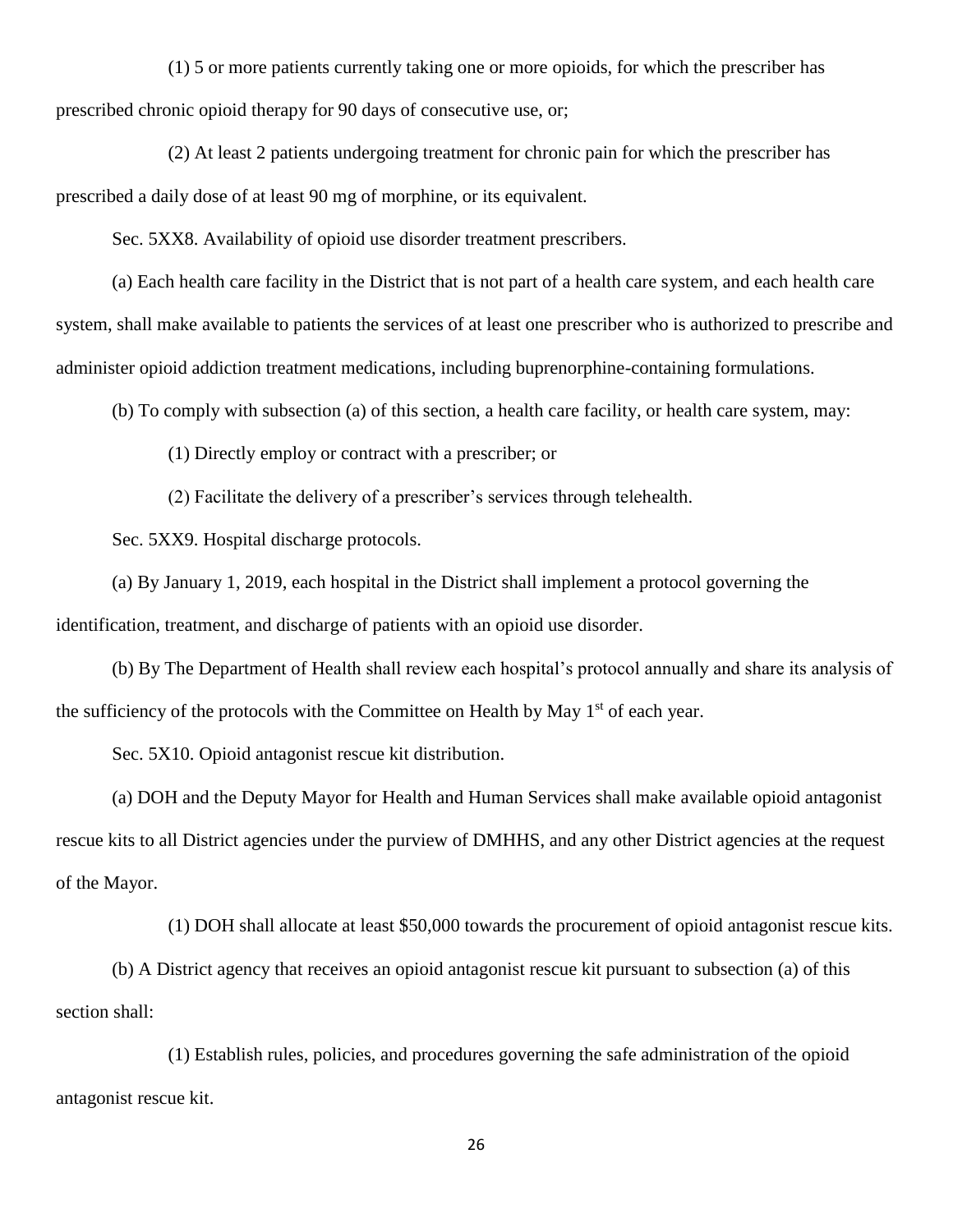(2) Provide training to its employees in the administration of opioid antagonists.

(c) A District employee who administers or provides an opioid antagonist rescue kit in accordance with established rules, policies, and procedures established pursuant to subsection (b) of this section shall be immune from civil or criminal liability for the subsequent use of the opioid antagonist; provided, that no immunity shall extend to acts of recklessness, gross negligence, or intentional misconduct.

Sec. 5X11. Rules.

The Mayor, pursuant to Title I of the District of Columbia Administrative Procedure Act, approved October 21, 1968 (82 Stat. 1204; D.C. Official Code § 2-501 *et seq*.), may issue rules to implement the provisions of this act.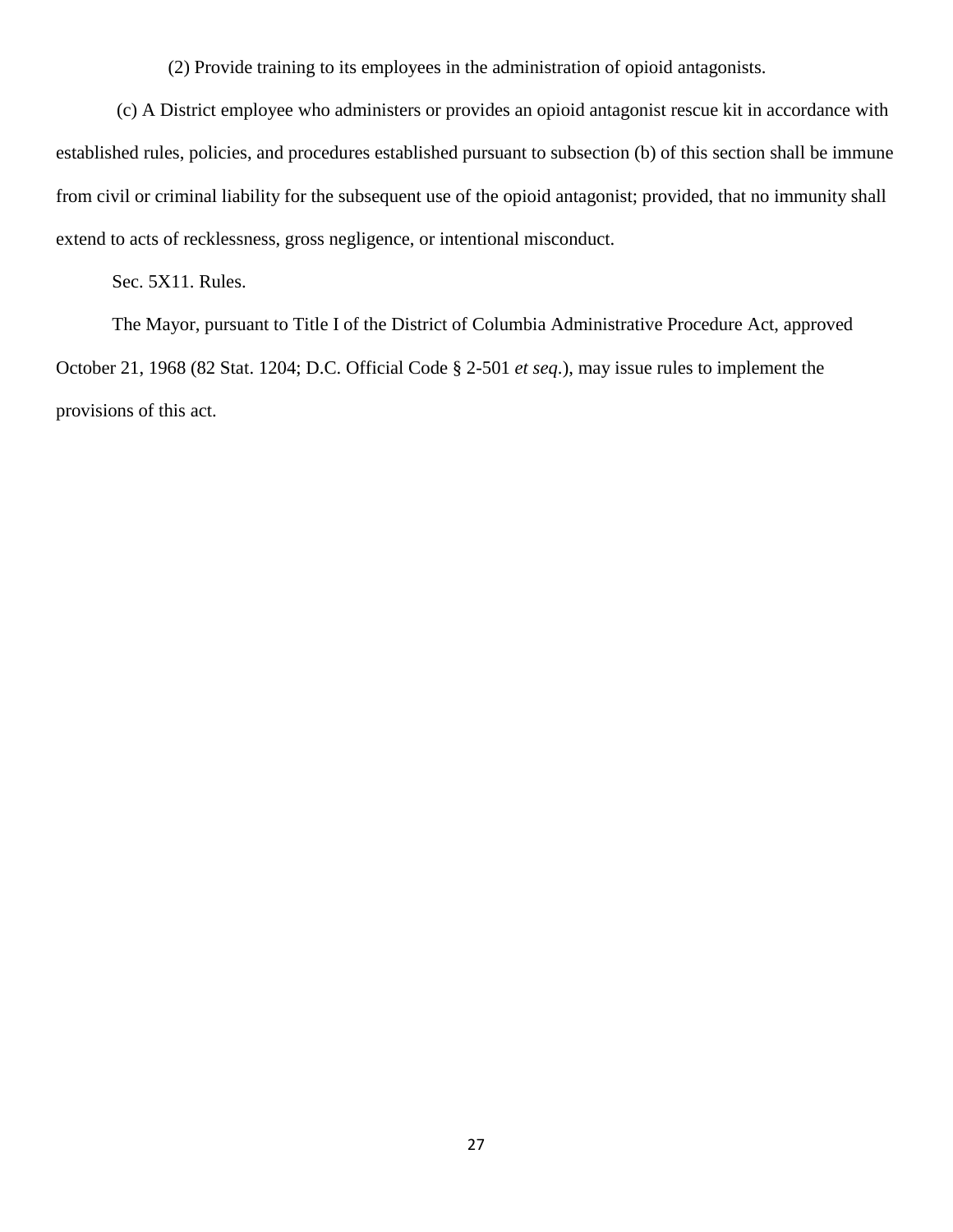# **SUBTITLE XXX. MEDICAID HOSPITAL OUTPATIENT SUPPLEMENTAL PAYMENT AMENDMENT**

Sec. 5XX1. Short title.

This subtitle may be cited as the "Medicaid Hospital Outpatient Supplemental Payment Amendment Act of 2018".

Sec. 5XX2. The Medicaid Hospital Outpatient Supplemental Payment Act of 2017, effective December 13, 2017 (D.C. Law 22-033; D.C. Official Code § 44–664.01 *et seq*.), is amended as follows: (a) Section 5062(5) (D.C. Official Code  $\S$  44–664.01(5)) is amended by striking the phrase "October 1, 2014, and September 30, 2015" and inserting the phrase "October 1, 2015, and September 30, 2016" in its place. (b) Section 5064(a) (D.C. Official Code  $\S$  44-661.13(a)) is amended as follows:

(1) The lead-in language is amended by striking the phrase "October 1, 2017" and inserting the phrase "October 1, 2018" in its place.

(2) Strike the word "2018" both times it appears and insert the word "2019" in its place.

(c) Section 5065(b)(1) (D.C. Official Code  $\S$  44-664.04(b)(1))) is amended by striking the phrase

"October 1, 2016" and inserting the phrase "October 1, 2017" in its place.

(d) Section 5066 (D.C. Official Code § 44-664.05) is amended as follows:

(1) Subsection (a) is amended as follows:

(A) Paragraph (1) is amended by striking the phrase "October 1, 2017" and inserting the

phrase "October 1, 2018" in its place.

(B) Paragraph (2) is amended by striking the word "2015" both times it appears and inserting the word "2016" in its place.

(3) Paragraph (3) is amended by striking the word "2018" and inserting the word "2019"

in its place.

(2) Subsection (b) is amended as follows: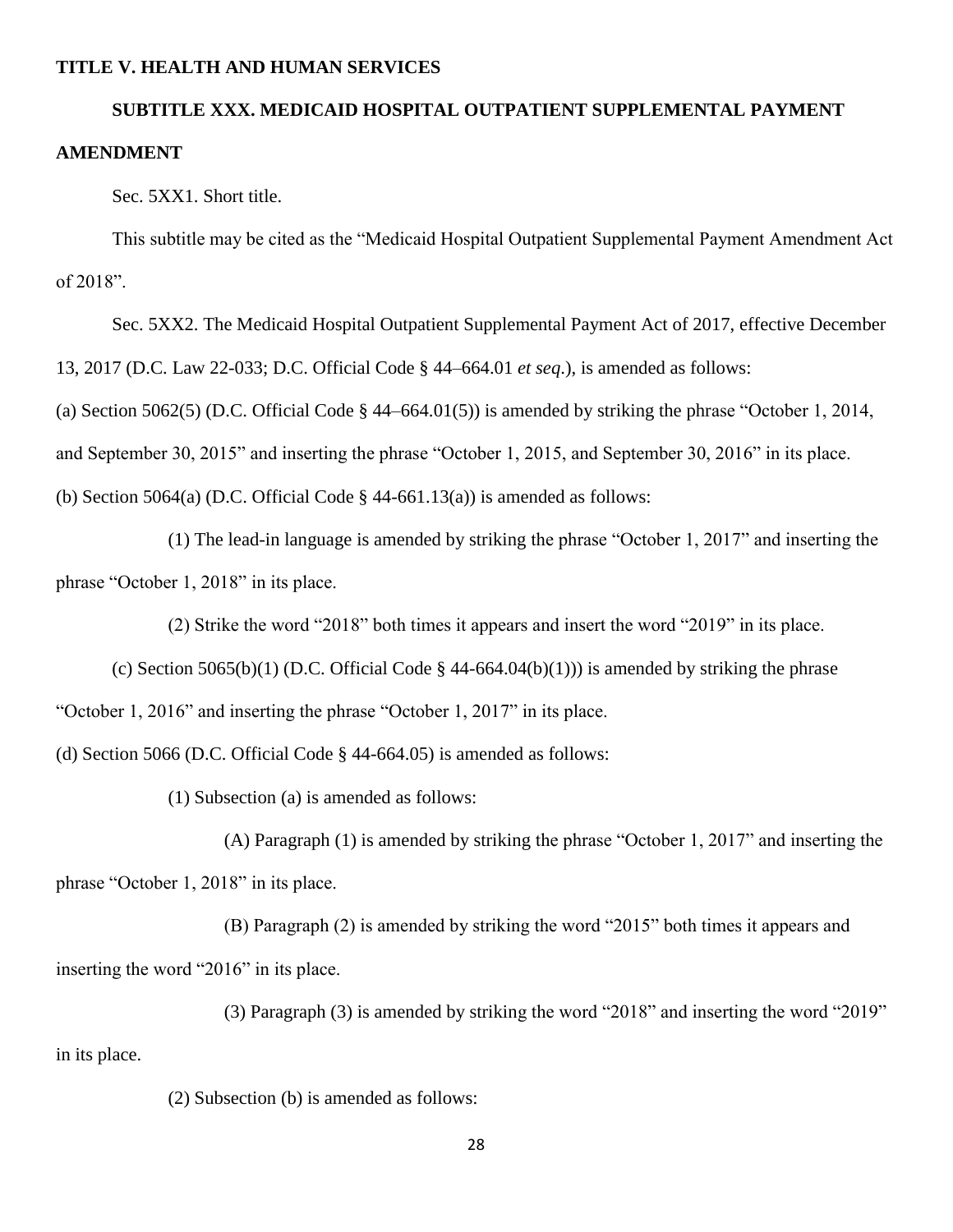(A) Paragraph (1) is amended by striking the phrase "October 1, 2017" and inserting the phrase "October 1, 2018" in its place.

(B) Paragraph (2) is amended by striking the word "2018" and inserting the word "2019" in its place.

(e) Section 5067(a)(2) (D.C. Official Code § 44-664.06) is amended by striking the phrase "October 1, 2017" and inserting the phrase "October 1, 2018" in its place.

(f) Section 5070 (D.C. Official Code § 44-664.06) is amended by striking the phrase "September 30, 2018" and inserting the phrase "September 30, 2019" in its place.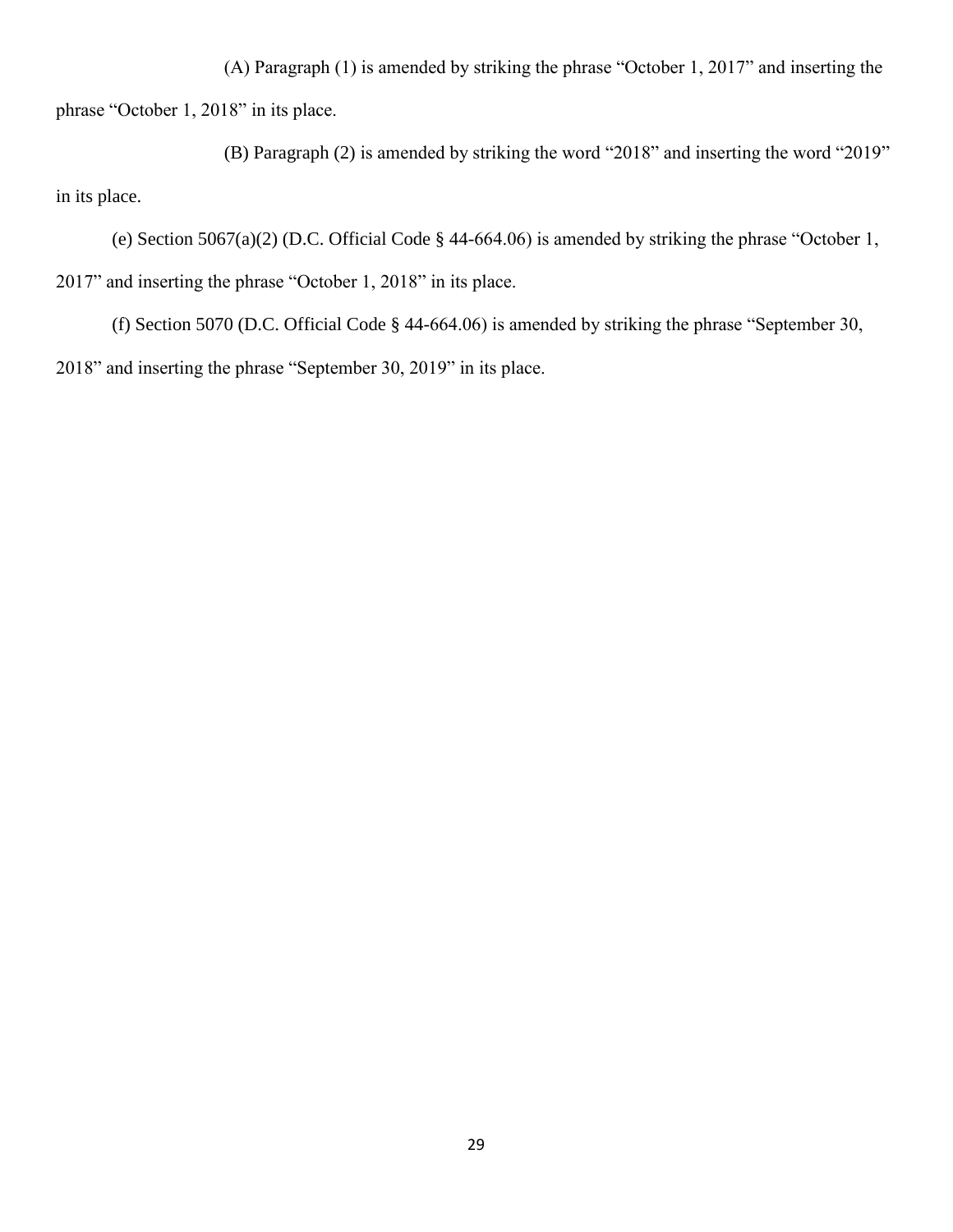#### **SUBTITLE XXX. MEDICAID HOSPITAL INPATIENT FEE AMENDMENT**

Sec. 5XX1. Short title.

This subtitle may be cited as the "Medicaid Hospital Inpatient Rate Supplement Amendment Act of 2018".

Sec. 5XX2. The Medicaid Hospital Inpatient Rate Supplement Act of 2017, effective December 13,

2017 (D.C. Law 22-033; D.C. Official Code § 44–664.11 *et seq*.), is amended as follows:

(a) Section 5082(4) (D.C. Official Code § 44-664.11(4)) is amended by striking the phrase "October 1, 2014, and September 30, 2015" and inserting the phrase "October 1, 2015, and September 30, 2016" in its place.

(b) Section 5084 (D.C. Official Code § 44-664.13) is amended as follows:

(1) Subsection (a) is amended as follows:

(A) Paragraph (1) is amended by striking the phrase "October 1, 2017" and inserting the phrase "October 1, 2018" in its place.

(B) Paragraph (2) is amended by striking the phrase "\$8.8 million" and inserting the phrase "\$9.6 million" in its place.

(2) Subsection (c) is amended by striking the phrase "August 1, 2017" and inserting the phrase "August 1, 2018" in its place.

(c) Section 5085(b) (D.C. Official Code § 44-664.14(b)) is amended by striking the phrase "October 1, 2017" and inserting the phrase "October 1, 2018" in its place.

(d) Section 5089 (D.C. Official Code § 44-662.18) is amended by striking the phrase "September 30, 2018" and inserting the phrase "September 30, 2019" in its place.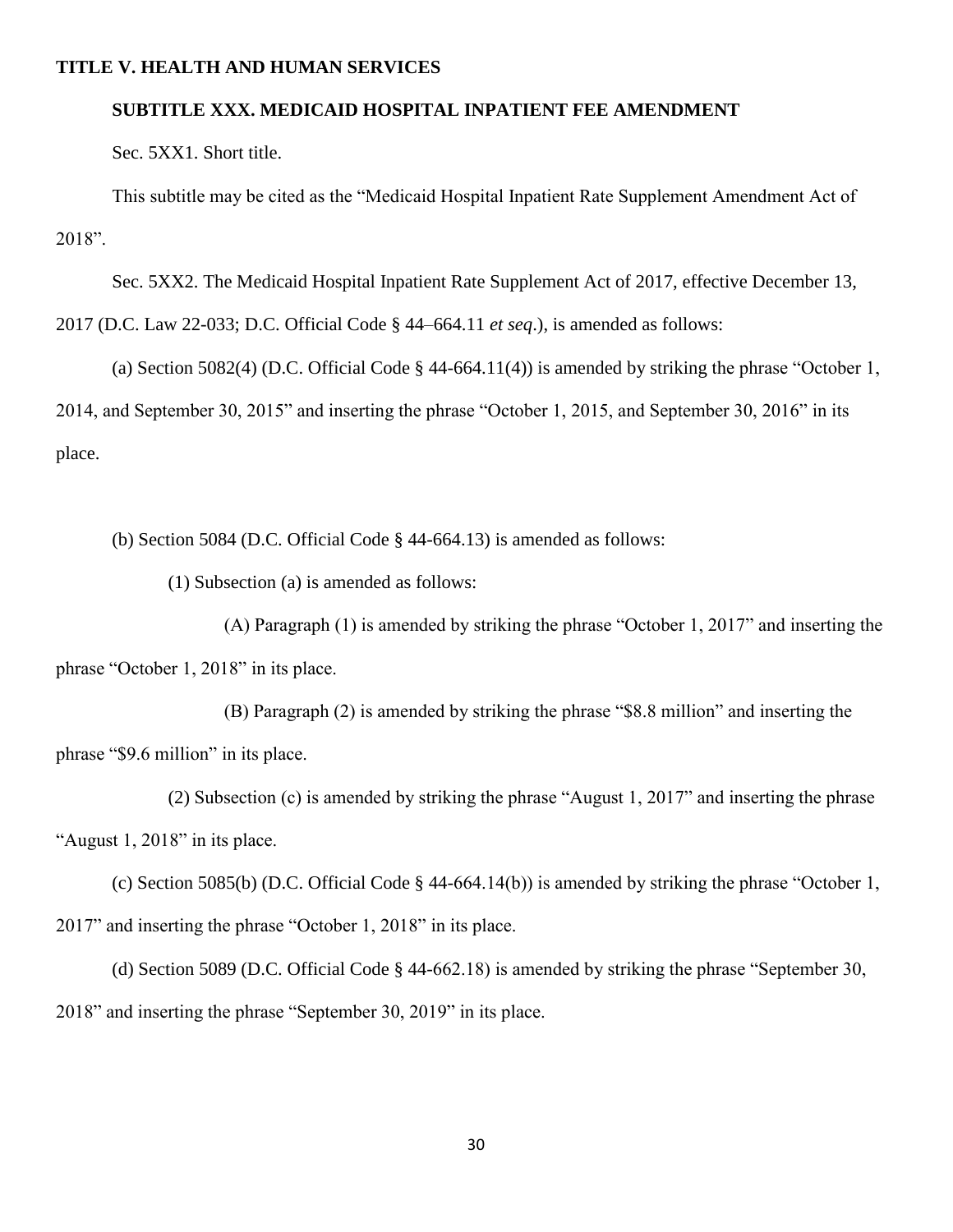### **SUBTITLE XXX. PUBLIC SCHOOL NURSE HIRING**

Sec. 5XX1. Short title.

This subtitle may be cited as the "Public School Nurse Hiring Act of 2018".

Sec. 5XX2. The \$4,400,000 in additional funding allocated to the Department of Health in Fiscal Year

2019 to support the School Health Services Program shall only be utilized to hire Registered Nurses and

Licensed Practical Nurses.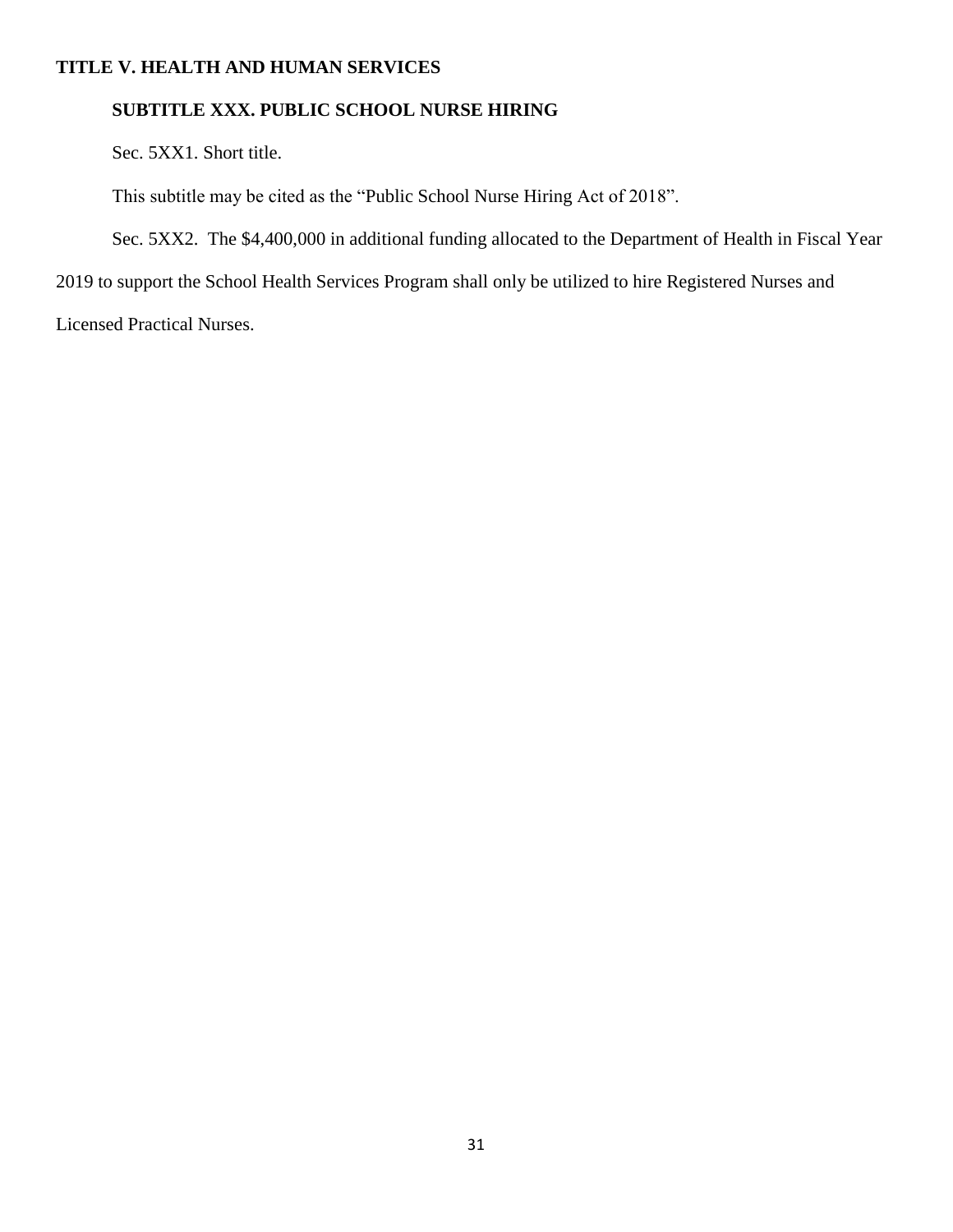#### **SUBTITLE XXX. D.C. HEALTHCARE ALLIANCE REFORM BUDGET NEUTRALITY**

Sec. 5XX1. Short title.

This subtitle may be cited as the "D.C. Healthcare Alliance Reform Budget Neutrality Amendment Act of 2018".

Sec. 5XX2. Section 8 of the Department of Health Care Finance Establishment Act of 2007, effective February 27, 2008 (D.C. Law 17-109; D.C. Official Code § 7-771.07), is amended as follows:

(a) Paragraph (12) is amended by striking the phrase "; and" and inserting a semicolon in its place.

(b) Paragraph (13) is amended by striking the period at the end and inserting the phrase "; and" in its place.

(c) A new paragraph (14) is added to read as follows:

"(14) Offer the lowest actuarially sound rate for the Medicaid and Alliance program managed care organization contracts during Fiscal Years 2019 to 2022, if it is necessary to ensure that cumulative budget of these programs does not exceed the amount of funds allocated for these programs in an approved budget and financial plan during this time period.".

Sec. 5XX3. Section 7b of the Health Care Privatization Amendment Act of 2001, effective July 12, 2001 (D.C. Law 14-18; 64 DCR 10929), is amended to read as follows:

"Sec. 7b. D.C. HealthCare Alliance recertification.

"(a) D.C. Healthcare Alliance program enrollees, who enroll or re-enroll in the Alliance Program after March 31, 2019, shall be required to recertify their enrollment annually.

"(b) Beginning October 1, 2018, enrollees may recertify in-person with the Department of Human Services or with the District of Columbia Health Benefit Exchange Authority, if the D.C. Healthcare Alliance program is incorporated into the D.C. Health Link program. Enrollees may also submit an application for recertification in-person at a community health provider and shall be presumptively eligible for the Alliance until the Department of Human Services reenrolls the individual or finds the individual ineligible.".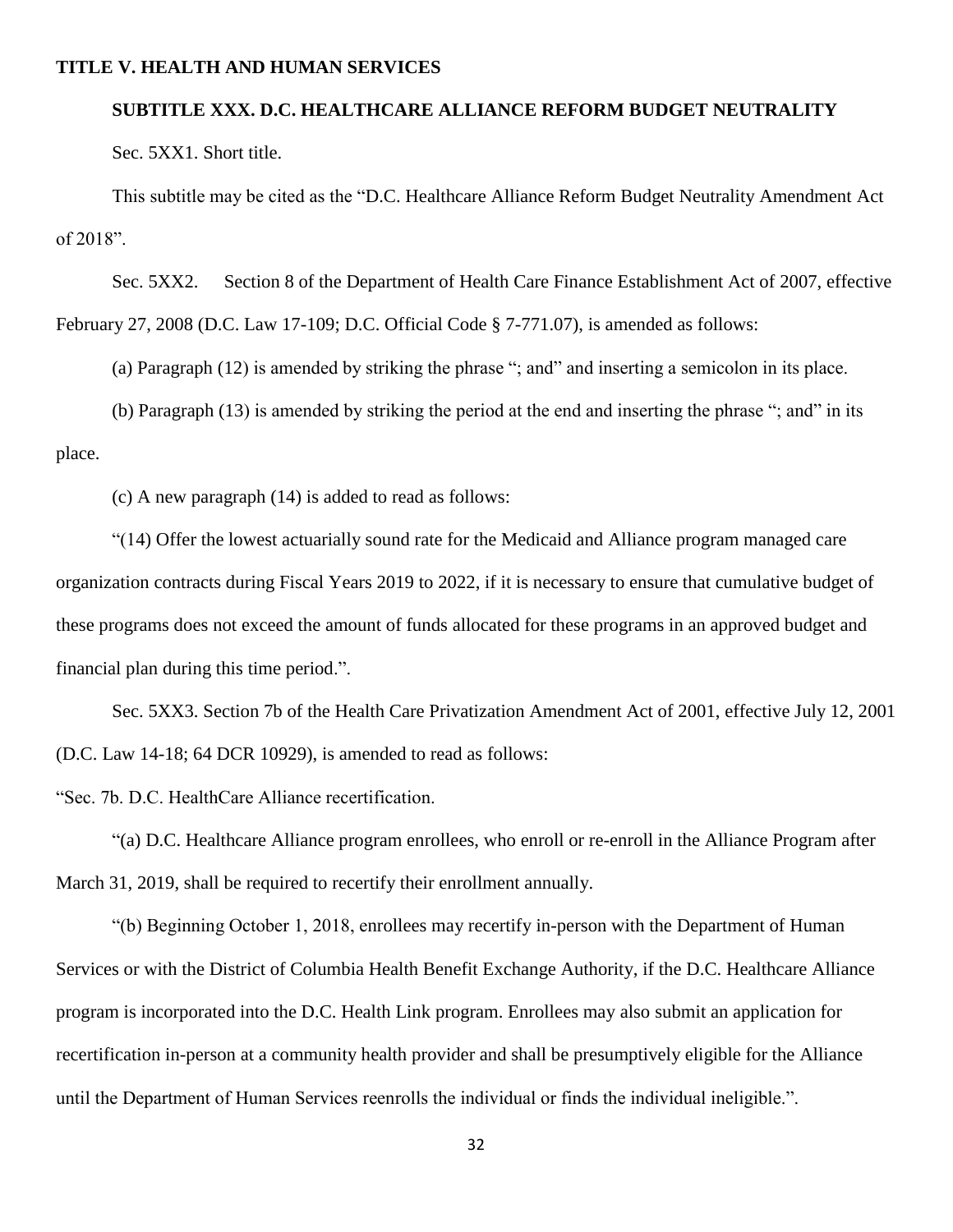# **SUBTITLE C. DEPARTMENT OF HEALTH CARE FINANCE GRANT-MAKING**

Sec. 5031. Short title.

This subtitle may be cited as the "Department of Health Care Finance Grant-Making Amendment Act of 2018".

Sec. 5032. The Department of Health Care Finance Establishment Act of 2007, effective February 27, 2008 (D.C. Law 17-109; D.C. Official Code § 7-771.01 *et seq*.), is amended by adding a new section 8b to read as follows:

"Sec. 8b. Fiscal Year 2019 grant authority.

"(a) For Fiscal Year 2019, the Director shall:

"(1) Award 1 competitive grant of at least \$75,000 to develop a pilot program focused on strengthening faith-based organizations' ability to deliver health screening, assessments, and care through technologies such as telehealth. This intervention shall reduce low acuity non-emergency room visits, reduce avoidable hospitalizations, and reduce avoidable hospital readmission for persons who live on the East End of the District.

"(2) Award 2 competitive grants of at least \$50,000 each to fund one-time capital and equipment expenses associated with enhanced oncological services for health care facilities in Ward 7 and 8. Grants shall be awarded to health care entities with a demonstrated expertise and staffing capacity in medical oncology, particularly prostate and gynecologic cancers and that propose to focus on screening, treatment planning, and care coordination.; and

"(3) Award 1 competitive grant of at least \$30,000 to a community provider that provides free medical services to teen parents through a program at a high school located in Ward 7 or 8